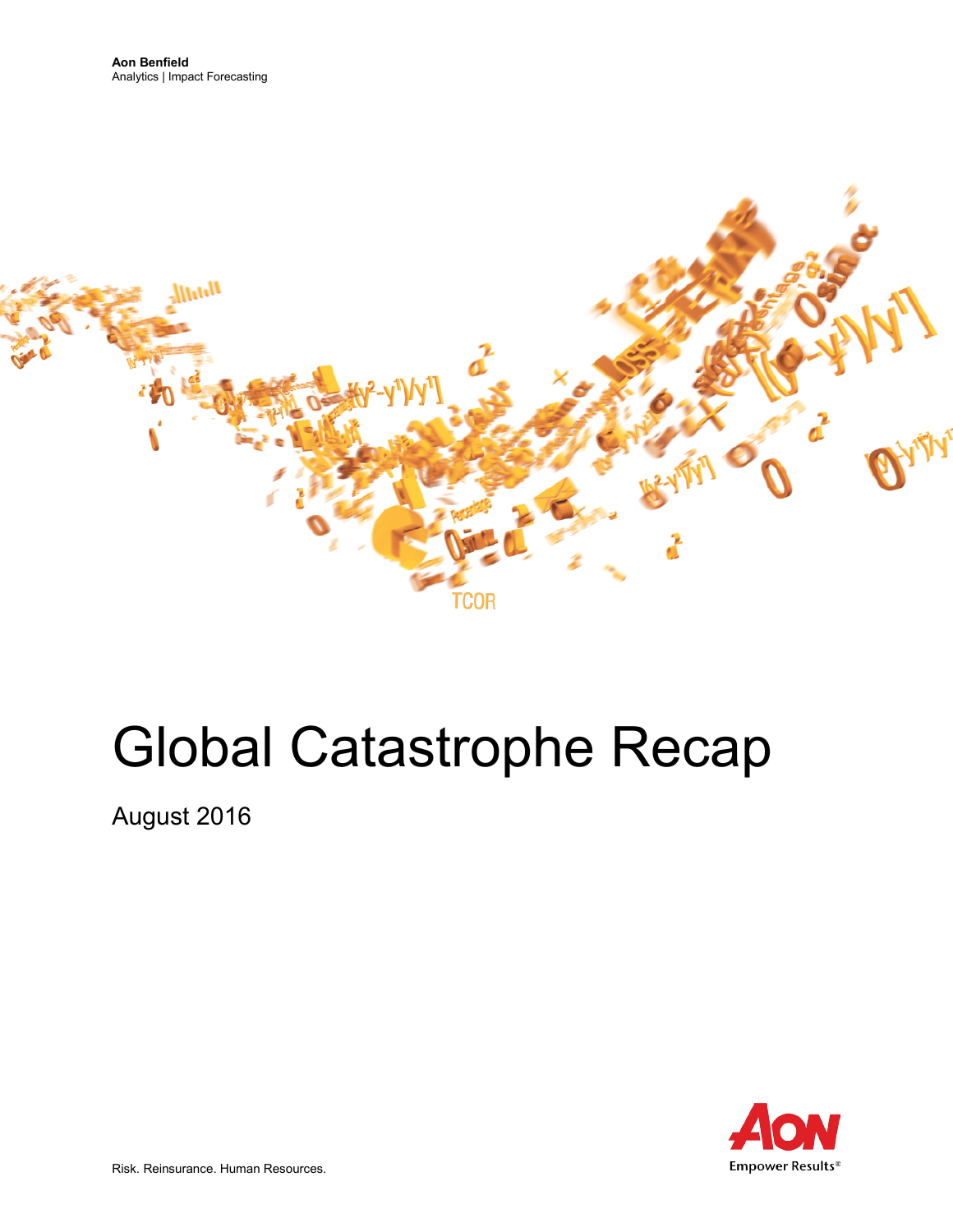# Table of Contents

| <b>Executive Summary</b>          | 3                       |
|-----------------------------------|-------------------------|
| <b>United States</b>              | $\overline{\mathbf{4}}$ |
| <b>Remainder of North America</b> | 5                       |
| <b>South America</b>              | 5                       |
| <b>Europe</b>                     | 6                       |
| <b>Africa</b>                     | 6                       |
| Asia                              | 7                       |
| Oceania                           | 10                      |
| <b>Appendix</b>                   | 11                      |
| <b>Contact Information</b>        | 17                      |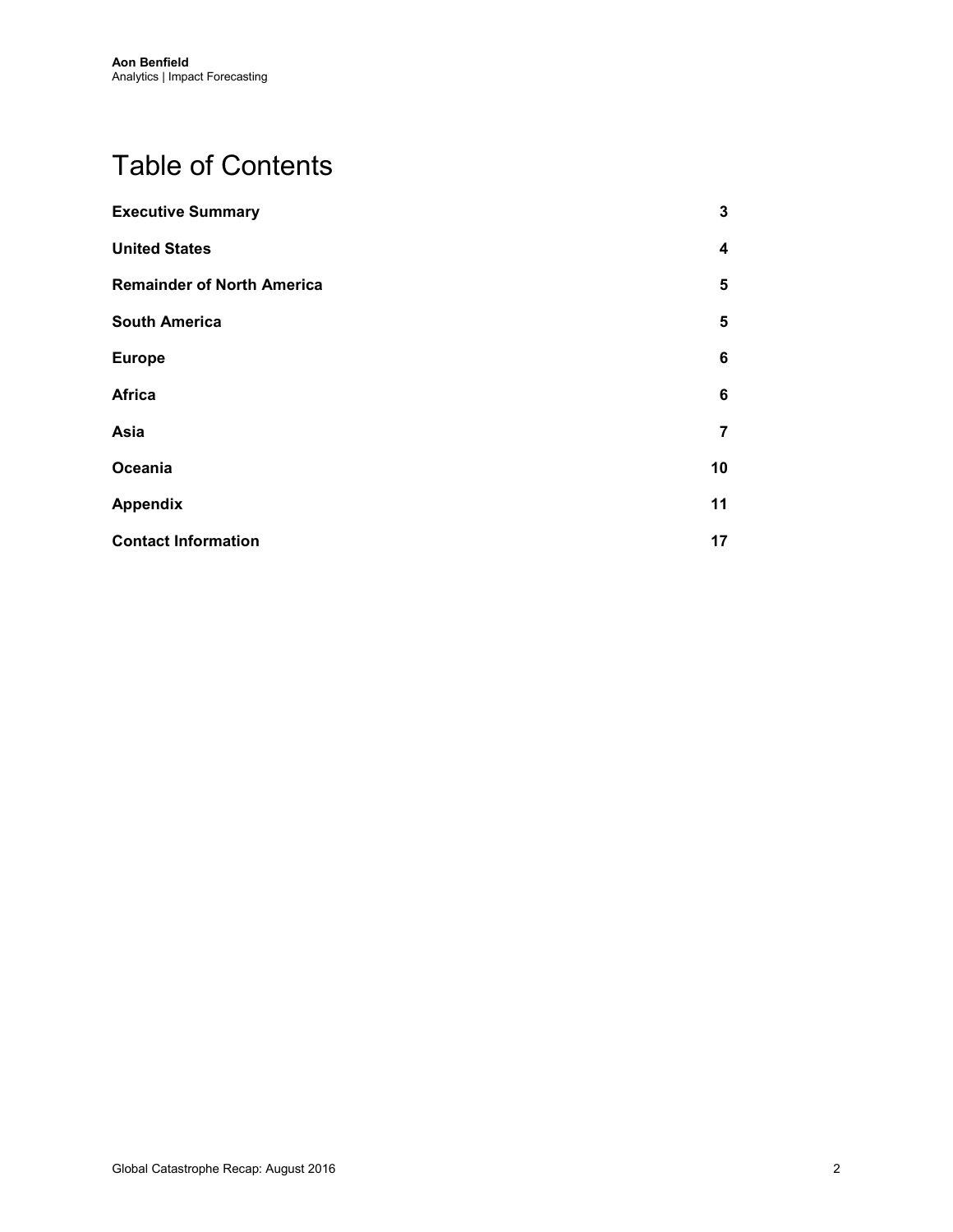## <span id="page-2-0"></span>Executive Summary

- Historic flooding devastates the US state of Louisiana; economic damage to exceed USD10 billion
- Major magnitude-6.2 earthquake in central Italy leaves at least 296 people dead
- Active month for tropical cyclone activity with at least five landfalls in the Atlantic & Pacific basins

A slow-moving area of low pressure brought multiple days of extreme rainfall across parts of the Gulf Coast and Midwest in the United States, causing catastrophic flood damage in several communities. At least 13 people were killed. States of emergency were declared in both Louisiana and Mississippi as several feet (meters) of floodwaters left homes, businesses, vehicles and agricultural land almost entirely submerged. As many as 110,000 homes and 100,000 vehicles were damaged or inundated in Louisiana alone. Total economic losses were expected to range between USD10 and 15 billion. Given low NFIP take-up—with more than 80 percent of damaged homes without flood insurance—the public and private insured portion of the losses will be significantly less in the low-digit single billions (USD).

Elsewhere, substantial flooding continued to impact areas across Asia as seasonal monsoon rains persisted through August. In India, the death toll for the season rose to 600 as more than 100,000 homes and other structures were destroyed. Total economic losses were estimated at USD462 million.

China, Pakistan, Vietnam, Philippines, Japan, North Korea, South Korea, Sudan, South Sudan, and Macedonia all cited major flood events in the month.

A severe magnitude-6.2 earthquake struck central Italy and severely impacted parts of Umbria, Abruzzo, Lazio, and Marche regions. Whole towns were flattened as the tremor claimed at least 296 lives. The temblor caused catastrophic damage in the hardest-hit towns of Amatrice, Accumoli, Pescara del Tronto, Arquata del Tronto, and Posta. Total economic damage was estimated to reach into the billions of dollars (USD). However, given very low insurance penetration, the insured loss portion was expected to be a fraction of the overall cost.

Notable earthquake events were also reported in Myanmar and Peru.

Hurricane Earl made separate landfalls in Belize and Mexico after first tracking through the Caribbean Sea. The remnants of the storm brought extreme rainfall to portions of Mexico, Belize, Honduras, and Guatemala. At least 67 people were killed. Total economic losses were estimated at USD250 million, including in Mexico (USD132 million) and Belize (USD110 million).

Other tropical cyclone landfalls or impacts were recorded with Typhoon Nida (Philippines, China, Vietnam), Tropical Storm Dianmu (China, Vietnam), Tropical Storm Mindulle (Japan), and Typhoon Lionrock (Japan, China, Korean Peninsula).

Wildfires burning in southern France, mainland Portugal, and on the islands of Madeira (Portugal) and La Palma (Spain) claimed at least five lives. In Portugal alone, the fires charred 115,000 hectares (284,000 acres) of land as total economic damage was listed at EUR200 million (USD226 million).

Several major wildfires burned in California. The Clayton Fire and the Bluecut Fire each prompted major evacuations and destroyed hundreds of homes. Total economic losses were expected to exceed USD100 million, including costs to fight the fires – which topped USD50 million alone.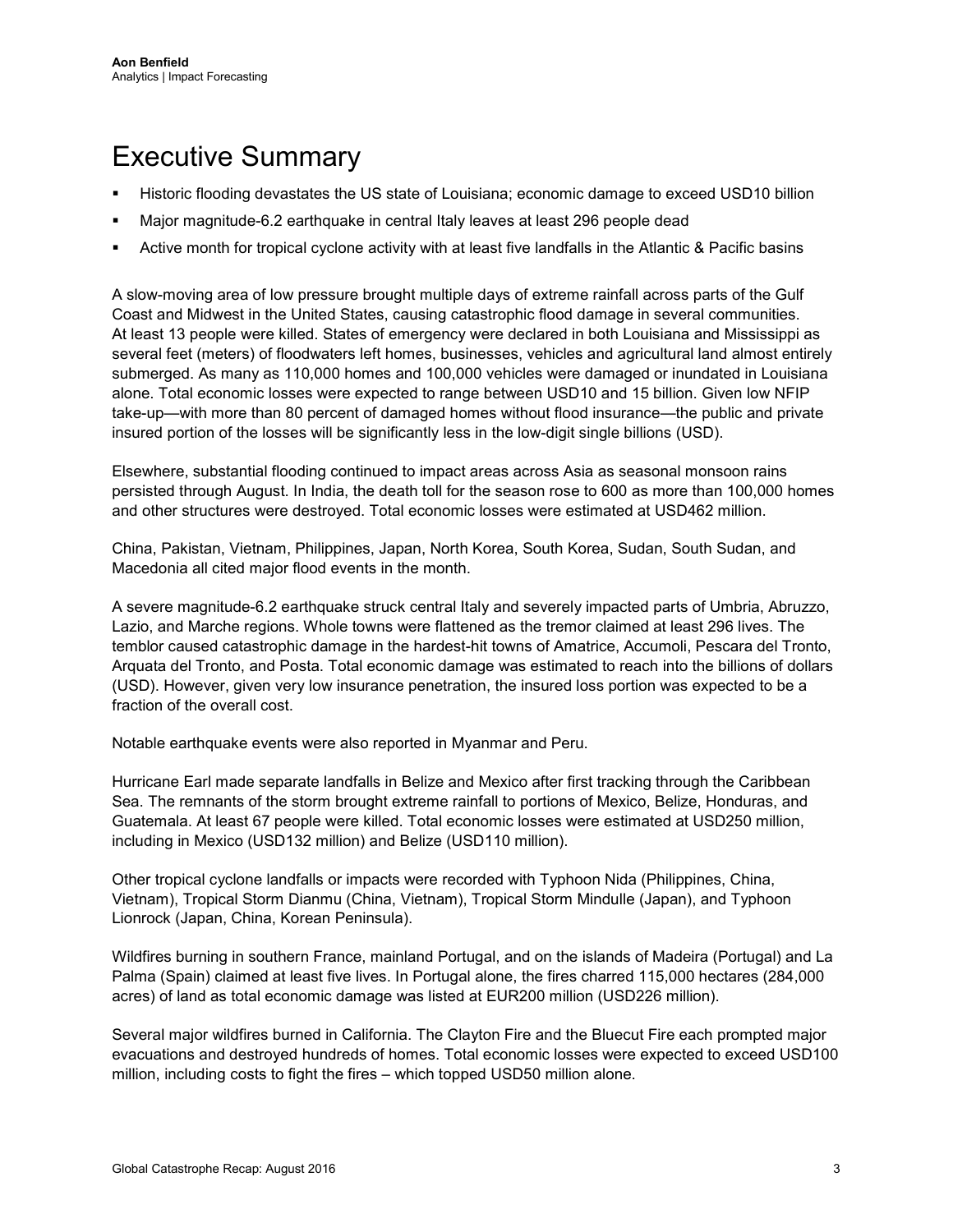## <span id="page-3-0"></span>United States

| <b>Date</b> | Event           | Location                          | <b>Deaths</b> | Structures/<br><b>Claims</b> | <b>Economic</b><br>Loss (USD) |
|-------------|-----------------|-----------------------------------|---------------|------------------------------|-------------------------------|
| 08/02-08/04 | <b>Flooding</b> | <b>Desert Southwest</b>           |               | Hundreds                     | 10s of millions               |
| 08/09-08/16 | <b>Flooding</b> | Louisiana, Mississippi, MS Valley | 13            | 250.000+                     | 10 to 15 billion              |
| 08/13-08/26 | Wildfires       | California                        |               | Hundreds                     | $100+$ million                |
| 08/23-08/24 | <b>Flooding</b> | Midwest                           |               | Hundreds                     | 10s of millions               |
| 08/24-08/25 | Severe Weather  | Midwest                           |               | Thousands                    | $100+$ million                |

Torrential rains spawned by the Southwest Monsoon brought flash flooding across parts of Arizona from August 2-4, causing widespread damage. Among the hardest-hit areas came in the greater Phoenix, AZ metro region after a 1-in-100 year rainfall caused major flooding that inundated homes, businesses and vehicles. The rains caused millions of dollars' worth of damage.

A slow-moving area of low pressure brought multiple days of extreme rainfall across parts of Louisiana, Mississippi, Missouri, Illinois, and Indiana in the United States from August 9-16, causing catastrophic flood damage in several communities. At least 13 people were killed. States of emergency were declared in both Louisiana and Mississippi as several feet (meters) of floodwaters left homes, businesses, vehicles and agricultural land almost entirely submerged after several rivers and tributaries burst their banks. As many as 110,000 homes and more than 100,000 vehicles were damaged or inundated in Louisiana alone. Total economic losses were expected to range between USD10 to 15 billion. Given low NFIP take-up – with more than 80 percent of damaged homes without flood insurance – the public and private insured portion of the losses will be significantly less in the low-digit single billions (USD).

The combination of hot temperatures, extremely low relative humidity levels, gusty winds, and plentiful available dry brush (fuel) allowed for several major wildfires to be ignited in California during the week from August 13-18. The Clayton Fire (189 single-family homes, 8 commercial structures, 102 other structures destroyed) and the Bluecut Fire (105 single-family homes, 216 outbuildings destroyed; 3 single-family homes, 5 other structures damaged) each prompted major evacuations in the state as hundreds of homes and other structures were destroyed. Total economic losses were expected to exceed USD100 million, including costs to fight the fires—which topped USD50 million alone.

Record-breaking floods in portions of Iowa and Wisconsin claimed one life following torrential rainfall on August 23-24. The Turkey and Upper Iowa rivers both reached record flood peaks; while the Kickapoo and Cedar Rivers also burst their banks. Winneshiek County, Iowa, was worst affected as up to 165 homes were flooded in several communities. Chickasaw, Iowa, and Richland and Crawford counties in Wisconsin were also impacted. Total economic damage was estimated in the tens of millions (USD).

Powerful thunderstorms swept across several Midwest states on August 24-25, spawning at least 23 tornadoes across parts of Indiana and Ohio. Two of the twisters were rated EF3, including one that left extensive damage in the town of Kokomo, IN. Additional tornadoes were reported in the northwest Ohio communities of Antwerp, Defiance, Napoleon, and Okolona. Total economic damage was estimated to exceed USD100 million.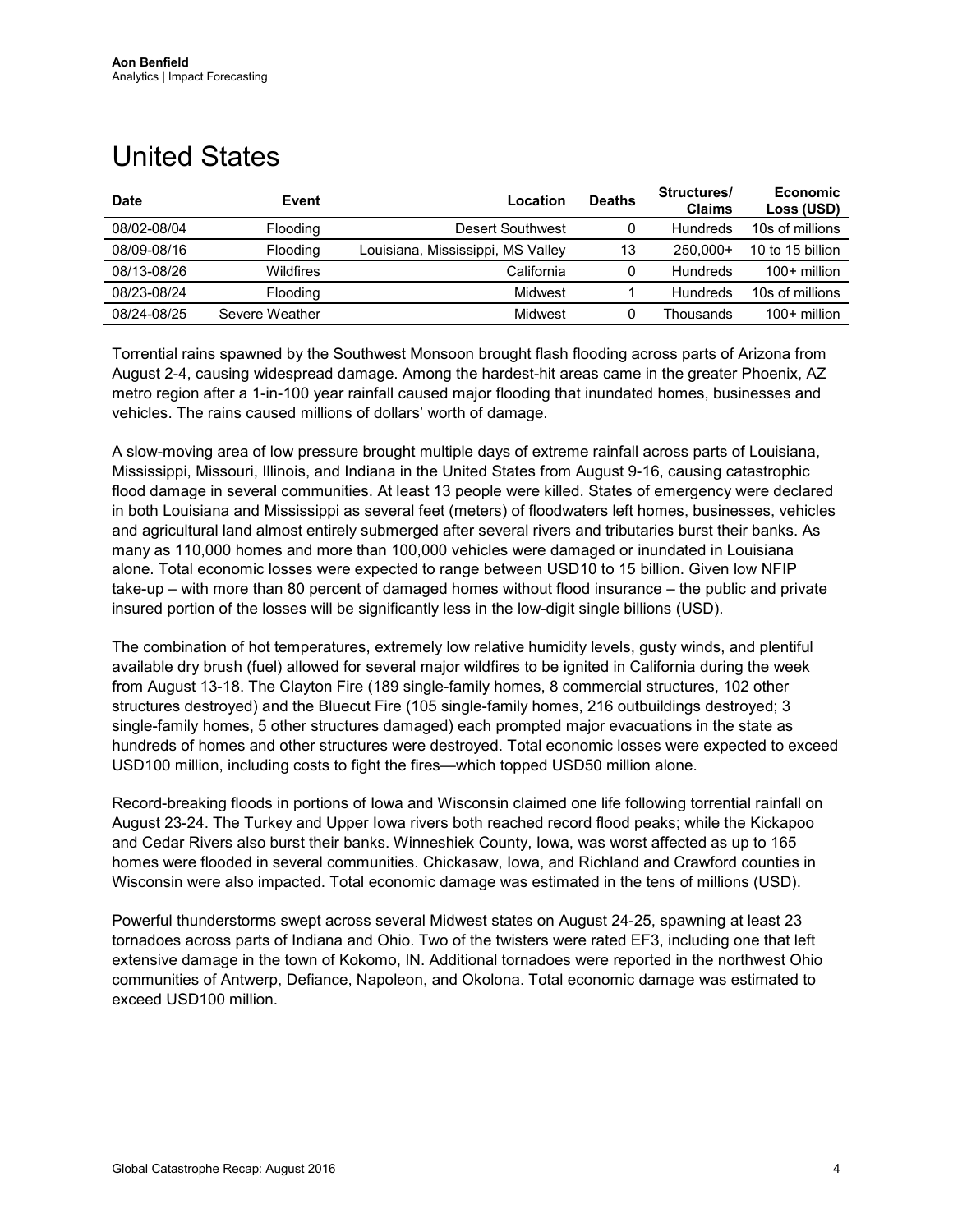## <span id="page-4-0"></span>Remainder of North America (Non-US)

| <b>Date</b> | Event          | Location                           | <b>Deaths</b> | Structures/<br><b>Claims</b> | Economic<br>Loss (USD) |
|-------------|----------------|------------------------------------|---------------|------------------------------|------------------------|
| 08/02-08/07 | HU Earl        | Mexico. Central America. Caribbean | 67            | Thousands                    | $250+$ million         |
| 08/03-08/04 | Severe Weather | Canada                             |               | Hundreds                     | 10s of millions        |

Hurricane Earl made separate landfalls in Belize and Mexico during the first week of August after first tracking through the Caribbean Sea. The remnants of the storm brought extreme rainfall to portions of Mexico, Belize, Honduras, and Guatemala. At least 67 people were killed as flooding and landslides caused extensive damage. Thousands of homes and other structures were damaged or destroyed; while large swaths of infrastructure were washed away by storm surge and flooding. Total economic losses were estimated at USD250 million, including in Mexico (USD132 million) and Belize (USD110 million).

Powerful thunderstorms impacted parts of Alberta, Saskatchewan, Manitoba, and Ontario on August 3-4. There were at least three confirmed tornado touchdowns one of which caused structural damage in Baldur, Manitoba. Up to ping pong ball-size hail prompted damages in portions of Saskatchewan while there were widespread reports of downed trees and power lines as the result of damaging wind gusts in all of the affected provinces. Structural damage to properties was also reported in Glenboro, Manitoba.

## <span id="page-4-1"></span>South America

| <b>Date</b> | Event      | ∟ocation | <b>Deaths</b> | Structures/<br><b>Claims</b> | Economic<br>Loss (USD) |
|-------------|------------|----------|---------------|------------------------------|------------------------|
| 08/14       | Earthquake | Peru     |               | 2.621                        | Jnknown                |

A USGS-registered magnitude-5.5 earthquake struck southern Peru late on August 14. The epicenter was located approximately 39 kilometers (24 miles) north of Lluta, Caylloma Province, at a shallow depth of 20 kilometers (12 miles). Damages were reported in Chivay, Achoma, Ichupampa, Cabanoconde, Yanque, Coporaque, Maca, Madrigal, Tapay, and Lari. Four people died and a further 67 sustained injuries as the temblor caused damage to 2,608 homes and 13 schools. A total of 158 of the homes collapsed while a further 1,173 of the total were rendered uninhabitable.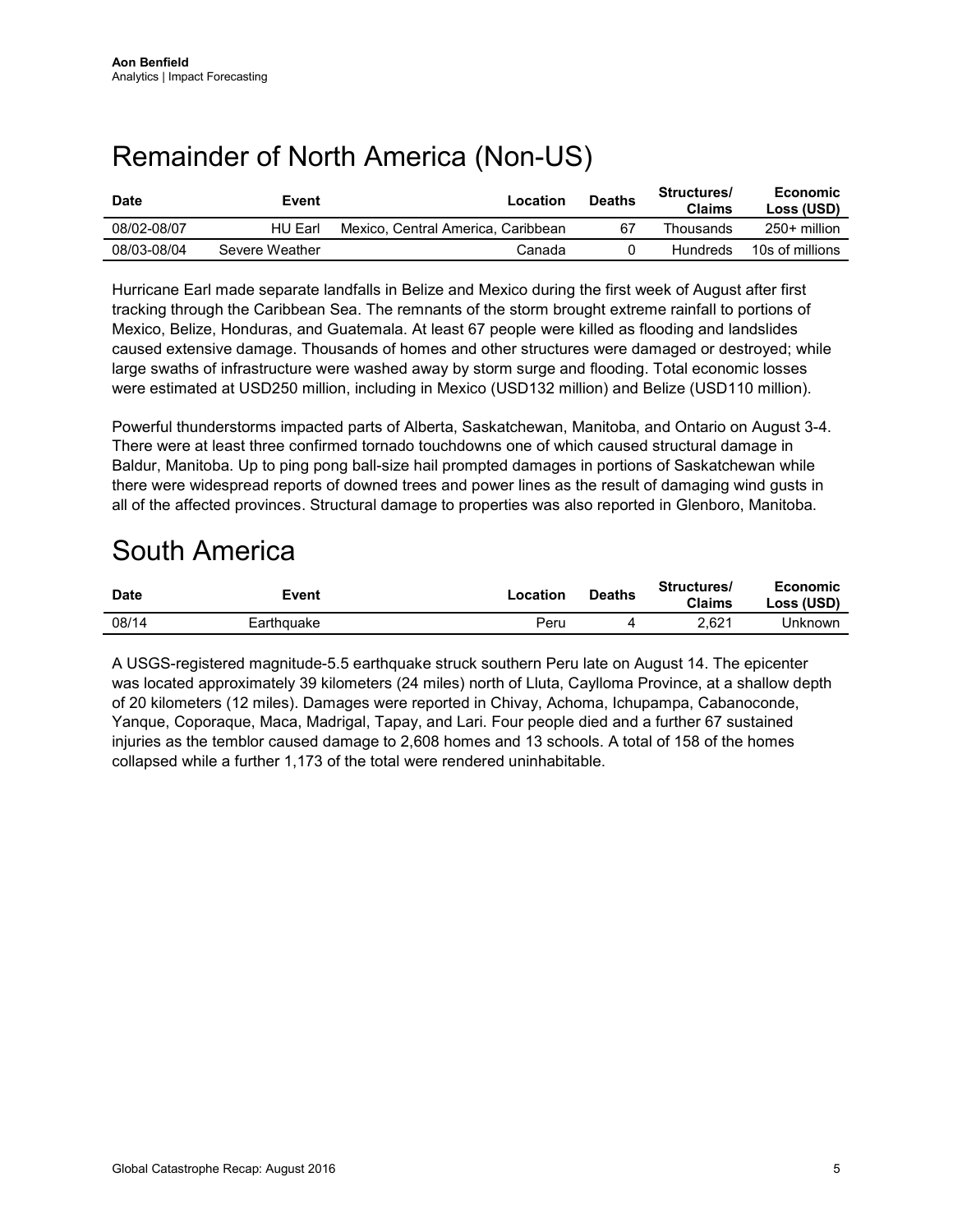# <span id="page-5-0"></span>Europe

| <b>Date</b> | Event      | Location                | <b>Deaths</b> | Structures/<br><b>Claims</b> | Economic<br>Loss (USD) |
|-------------|------------|-------------------------|---------------|------------------------------|------------------------|
| 08/06       | Flooding   | Macedonia               | 22            | $3.500+$                     | $100+$ million         |
| 08/08-08/20 | Wildfires  | Portugal, France, Spain |               | $200+$                       | $250+$ million         |
| 08/24       | Earthquake | Italv                   | 296           | Thousands                    | <b>Billions</b>        |

Torrential rainfall prompted deadly flooding in the Macedonian capital of Skopje on August 6. A state of emergency was declared after the floods claimed at least 22 lives and injured more than 60 others. Considerable damage was noted in the northern districts of Stajkovci, Indzikovo, Ekonomija and Aracinovo. Skopje's city center was also impacted by flood inundation. Officially, more than 3,500 homes were damaged or destroyed though the final tally of impacted businesses, public structures and automobiles was even higher. Total economic losses were estimated to approach USD100 million.

Wildfires burning in southern France, mainland Portugal, and on the islands of Madeira (Portugal) and La Palma (Spain) during the first half of August claimed at least five lives. The majority of the fires were ignited around August 8 due to highly favorable burn conditions that would eventually lead to hundreds of homes being destroyed. In Portugal alone, the fires charred 115,000 hectares (284,000 acres) of land. Total economic damage to homes, forestry and infrastructure in Portugal was listed at EUR200 million (USD226 million). Overall damage across Europe was even higher.

A severe magnitude-6.2 earthquake struck central Italy on August 24 affecting parts of Umbria, Abruzzo, Lazio, and Marche regions. Whole towns were flattened as the tremor claimed at least 296 lives. An additional 388 people were injured. The temblor caused catastrophic damage in the hardest-hit towns of Amatrice, Accumoli, Pescara del Tronto, Arquata del Tronto, and Posta. More than 4,000 people were left homeless as buildings collapsed. Several historical sites were heavily damaged as well. Total economic damage was estimated to reach into the billions of dollars (USD). However, given very low insurance penetration, the insured loss portion was expected to be a fraction of the overall cost.

## <span id="page-5-1"></span>Africa

| <b>Date</b> | Event    | ∟ocation           | <b>Deaths</b> | Structures/<br>Claims | Economic<br>Loss (USD) |
|-------------|----------|--------------------|---------------|-----------------------|------------------------|
| 07/01-08/31 | Flooding | Sudan, South Sudan | $129+$        | 41.000+               | Unknown                |

Heavy seasonal rainfall brought continued flooding throughout Sudan from July through mid-August taking the total death toll to 114. A further 15 fatalities were reported in South Sudan where 22,000 people were displaced in Al Wahdah state. The floods were most substantial in the Sudanese states of Kassala, Al Gezira, and Sennar, where more than 41,000 homes were damaged or destroyed. In total, more than 200,000 people were directly affected by the overflowing rivers.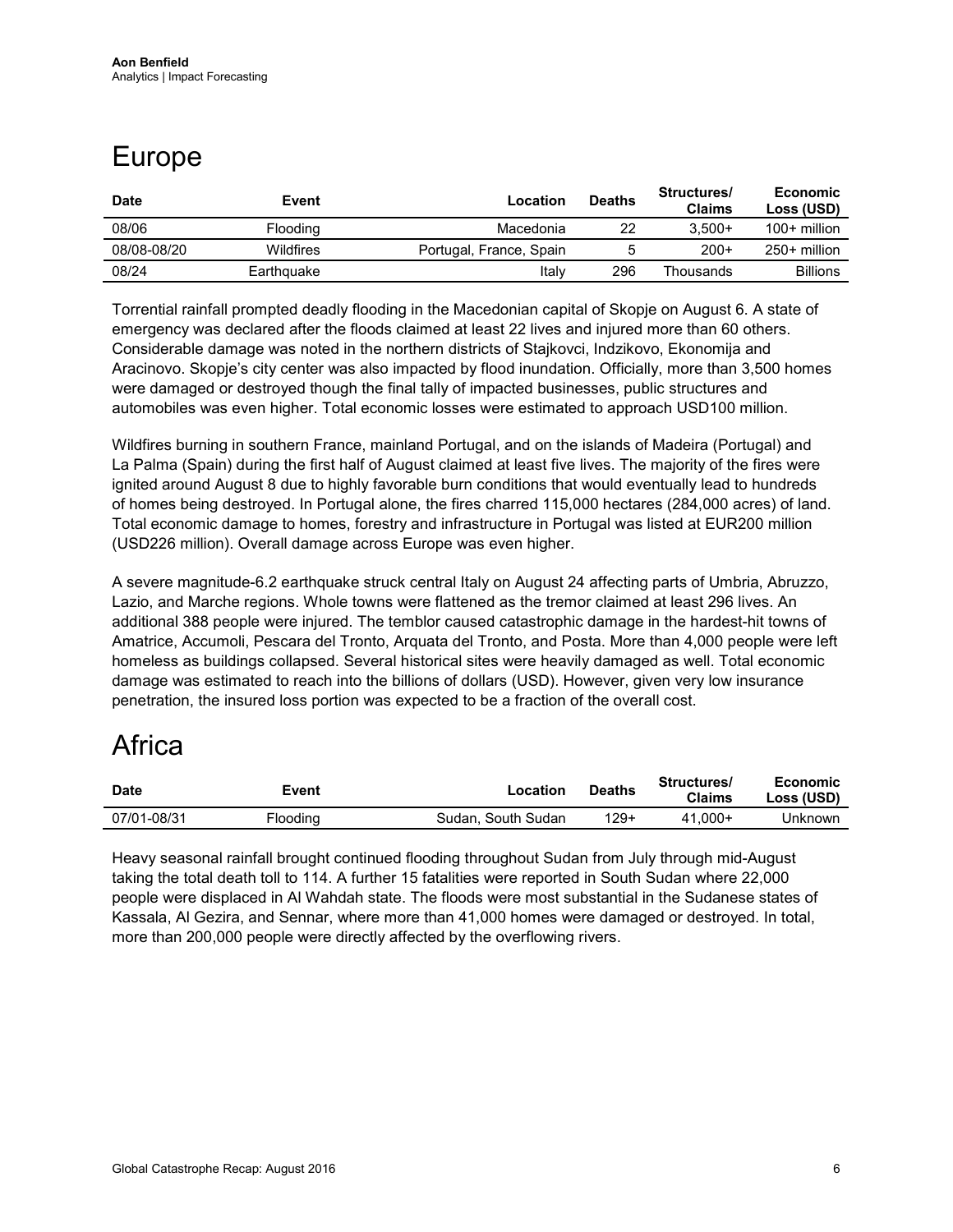## <span id="page-6-0"></span>Asia

| <b>Date</b> | <b>Event</b>       | Location                       | <b>Deaths</b>  | Structures/<br><b>Claims</b> | <b>Economic</b><br>Loss (USD) |
|-------------|--------------------|--------------------------------|----------------|------------------------------|-------------------------------|
| 06/01-08/10 | Drought            | China                          | 0              | N/A                          | $1.6+$ billion                |
| 07/22-08/04 | Flooding           | Bangladesh                     | 60             | 253,413+                     | <b>Millions</b>               |
| 07/22-08/11 | Flooding           | India                          | 560            | 100,000+                     | 150+ million                  |
| 07/25-08/12 | Flooding           | Myanmar                        | 6              | Thousands+                   | <b>Millions</b>               |
| 07/28-08/01 | Severe Weather     | China                          | 3              | $2.400+$                     | 21+ million                   |
| 07/31-08/03 | Flooding           | China                          | 5              | $3.000+$                     | 142+ million                  |
| 07/31-08/02 | TY Nida            | Philippines, China, Vietnam    | $\mathbf 0$    | $15,000+$                    | 267+ million                  |
| 08/02-08/05 | Flooding           | Vietnam                        | 12             | $1.000 +$                    | $10+$ million                 |
| 08/04-08/07 | Severe Weather     | China                          | 15             | $4.800+$                     | 22+ million                   |
| 08/05-08/08 | Flooding           | Pakistan                       | 32             | $580+$                       | Unknown                       |
| 08/05-08/10 | Flooding           | China                          | 23             | $12,300+$                    | 123+ million                  |
| 08/08-08/16 | Flooding           | Philippines                    | 26             | Thousands                    | 10+ million                   |
| 08/15-08/16 | Flooding           | Thailand                       | 3              | $7,500+$                     | Unknown                       |
| 08/18-08/19 | <b>TS Dianmu</b>   | China, Vietnam                 | 17             | $4,100+$                     | 273+ million                  |
| 08/19-08/22 | Flooding           | India                          | 40             | $10,000+$                    | 312+ million                  |
| 08/20-08/24 | Flooding           | China                          | 1              | $12,000+$                    | 165+ million                  |
| 08/22       | <b>TS Mindulle</b> | Japan                          | $\overline{2}$ | $1,253+$                     | <b>Millions</b>               |
| 08/24       | Earthquake         | Myanmar                        | $\overline{4}$ | $1.000 +$                    | $1.0+$ million                |
| 08/20-08/25 | Flooding           | China                          | $\overline{2}$ | $11,400+$                    | 96+ million                   |
| 08/20-08/25 | Severe Weather     | China                          | $\mathbf 0$    | $400+$                       | 70+ million                   |
| 08/26-08/30 | Flooding           | China                          | 8              | $8.400+$                     | 76+ million                   |
| 08/27-08/28 | Flooding           | Pakistan                       | 10             | Unknown                      | <b>Unknown</b>                |
| 08/30-09/01 | <b>TY Lionrock</b> | Japan, China, Korean Peninsula | 77             | $20,781+$                    | 245+ million                  |

Severe summer drought conditions, which began in June, intensified across parts of northern China during the month of August. The Ministry of Civil Affairs (MCA) reported that the hardest-hit provincial regions were Inner Mongolia, Jilin and Heilongjiang which were impacted by well-above normal temperatures and reduced rainfall. The MCA cited that more than 3.1 million hectares (7.6 million acres) of cropland was damaged and more than 1.3 million livestock suffered from water shortages. Total economic losses were listed at CNY10.6 billion (USD1.6 billion).

Torrential rains fell across 17 districts in Bangladesh from July 22 to August 4, killing at least 60 people. Nearly a dozen rivers overflowed their banks as a total of 241,685 homes were damaged and a further 10,031 were destroyed. Scores of academic and religious institutions were also affected; while hundreds of kilometers of roads and embankments were damaged. More than 41,390 hectares (102,280 acres) of crops were inundated and significant losses to livestock were noted.

Incessant rains left at least 510 people dead across India from June through until mid-August. Worst affected were the states of Rajasthan, Maharashtra, Assam, Bihar, Uttar Pradesh, West Bengal, and Jharkhand. Throughout the monsoon season, there were at least 6,187 homes destroyed and another 62,599 damaged. Nearly one million people were displaced or affected by the recent rains. It was also reported that nearly 338,000 hectares (835,000 acres) of cropland was submerged. Total economic losses were minimally estimated at INR10 billion (USD150 million).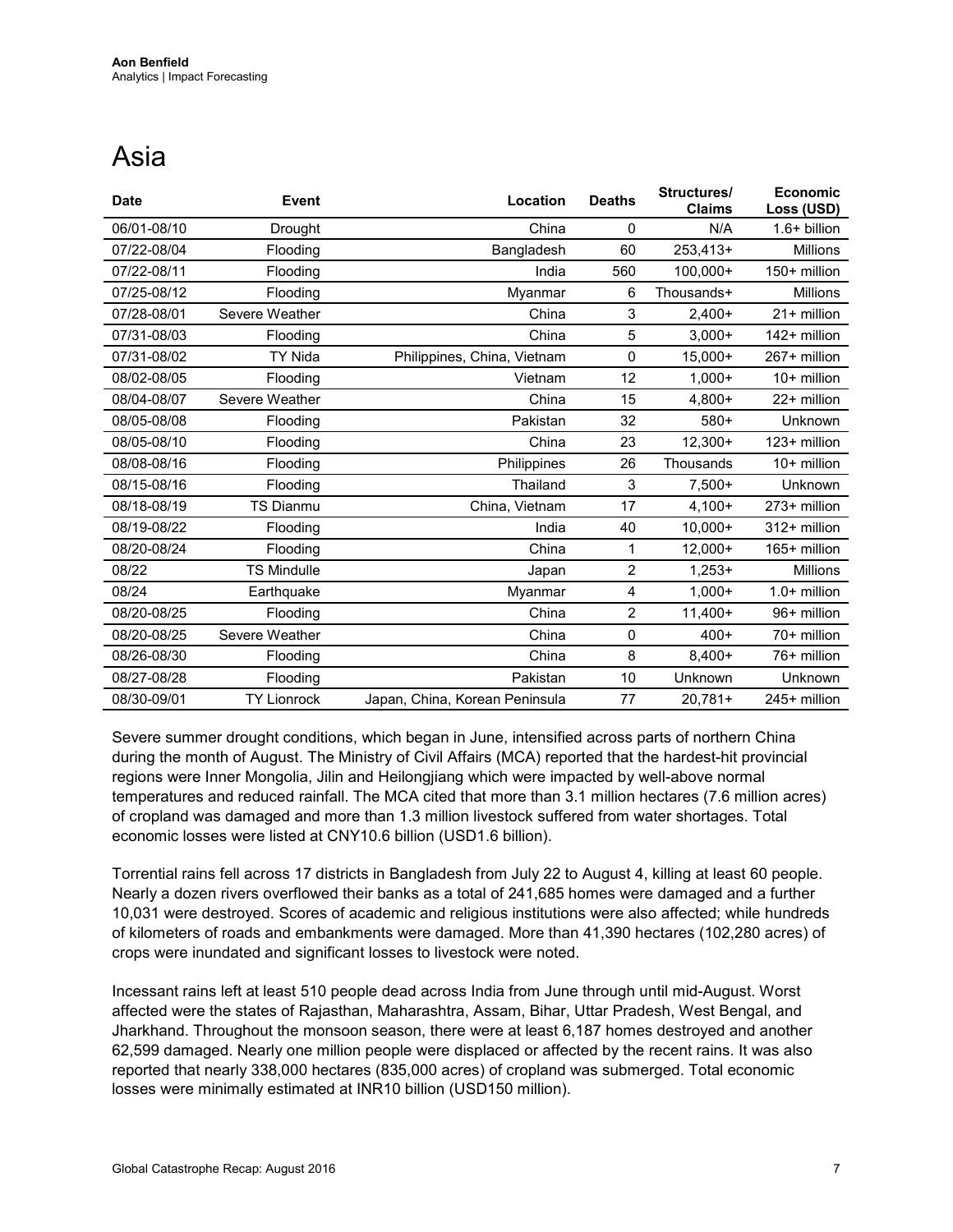Periods of heavy rainfall led to widespread flooding in Myanmar from late July into the middle of August, leaving at least six people dead. The floods displaced more than 420,000 people in some of the hardesthit regions including Sagaing, Mandalay, Bago, Ayeyarwady, Magway, and Yangon. Thousands of homes and other structures were inundated by floodwaters. Additionally, nearly 100,000 acres (40,470 hectares) of crops were submerged in Ayeyarwady.

A severe weather outbreak pounded portions of China's Chongqing, Sichuan, Guizhou, and Yunnan Provinces from July 28 through August 1. According to the MCA, three people died, 100 homes were destroyed, and a further 2,300 homes were damaged. Some 4,100 hectares (10,130 acres) of crops were also damaged. Economic losses were listed at CNY142 million (USD21 million).

At least five people were killed or listed as missing following flooding in Xinjiang Province, China, from July 31 through August 3. A total of 100 homes were destroyed and 2,900 were damaged while more than 2,200 hectares (5,435 acres) of crops were damaged. The MCA listed economic losses at CNY940 million (USD142 million).

Typhoon Nida made landfall in the Philippines on July 31 and in Guangdong, China, on August 2 prompting widespread disruption. Hong Kong ground to a virtual standstill on August 2 as strong winds and heavy rainfall lashed the city. Nearly 6,000 homes were damaged or destroyed in southern China where more than 32,000 hectares (79,070 acres) of crops were also affected. The storm would later track into Vietnam and destroyed thousands of homes. Total economic losses were listed at USD267 million, including in China (USD123 million) and Vietnam (USD144 million).

Torrential rainfall spawned flooding across northern Vietnam from August 2-5, leaving at least 12 people dead or missing. Vast areas of land were submerged by floodwaters and more than 1,000 homes were inundated. Roughly 15,000 hectares (37,065 acres) of cropland was damaged as well. Total economic losses were listed by the local government at VND210 billion (USD10 million).

Two severe weather outbreaks impacted portions of China from August 4-7 affecting Fujian, Jiangxi, Henan, Hubei, Hunan, Sichuan, Guizhou, Yunnan, Hebei, Shanxi, Inner Mongolia, Liaoning, and Heilongjiang. At least 15 people were killed and four others were listed as missing. A total of 4,800 homes were damaged and 13,500 hectares (33,360 acres) of crops were affected. Aggregated economic losses were listed by the MCA at CNY148 million (USD22 million).

Excessive seasonal rainfall brought renewed flooding to parts of Pakistan from August 5-8, killing at least 32 people. The states of Balochistan and Sindh were hardest-hit by landslides and flash flooding that wiped out more than 580 homes.

Heavy rains brought more flooding to China's provincial regions of Hunan, Guangxi, Chongqing, Sichuan, Guizhou, and Yunnan from August 5-10, leaving at least 23 people dead or missing. Widespread damage to infrastructure and crops occurred, as more than 12,300 homes were damage or destroyed. In total 72,500 hectares (179,150 acres) of agricultural land was impacted. Total economic losses were listed at CNY853 million (USD123 million).

At least 26 people were left dead or missing as enhanced monsoon rainfall drenched western portions of the Philippines from August 8-16. More than 1.3 million residents were affected by the storm's impacts. Data from the federal government indicated that more than 1,000 homes were damaged or destroyed. Total economic losses were listed in excess of PHP465 million (USD10 million).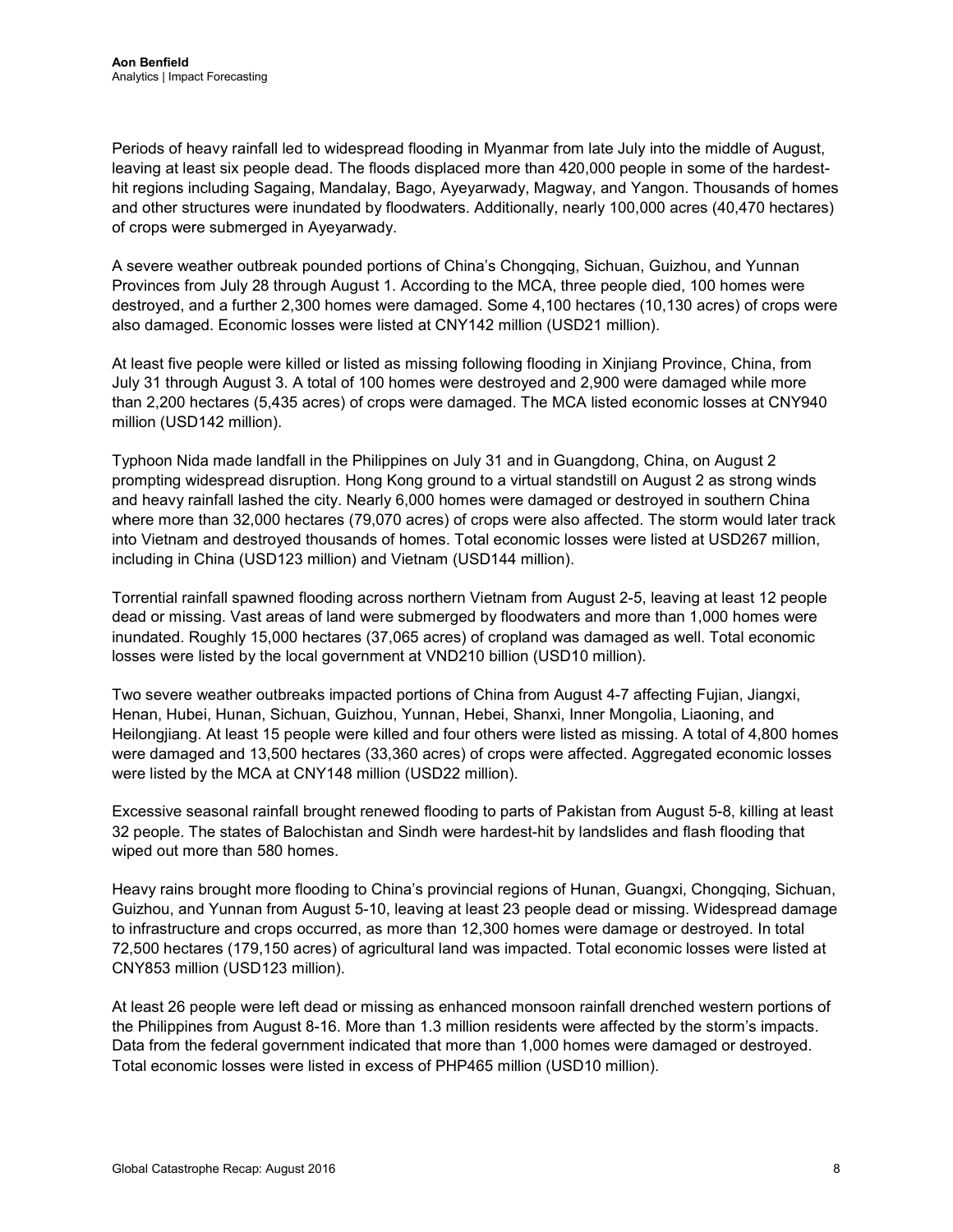Heavy downpours triggered flooding in portions of Thailand's Nan and Phayao provinces on August 15- 16. Numerous schools and hundreds of homes were reportedly damaged as the floods claimed at least three lives. Three other people sustained injuries. More than 4,100 homes in 206 villages were affected in Nan, while more than 3,400 homes in 98 villages in Phayao were impacted. At least 300 of the affected homes in Phayao were destroyed. On August 16, six districts in Nan were declared to be disaster zones.

Southern portions of China and northern Vietnam were affected by heavy rainfall brought by Tropical Storm Dianmu on August 18-19. At least 17 people were killed or listed as missing as the storm caused widespread damage to homes and agricultural interests. More than 4,000 homes were damaged and 61,000 hectares (150,730 acres) of agricultural land was affected across both countries. Combined economic losses were listed at USD273 million.

Days of seasonal torrential rainfall brought renewed and continued flooding to parts of India from August 19-22, killing at least 40 people. The hardest-hit states were Uttar Pradesh, Bihar, Uttarakhand, Madhya Pradesh, and Rajasthan. Most of the damage was within the Ganges River basin. Damage was noted to tens of thousands of homes and mud huts; while vast swaths of agricultural land were inundated. Total combined economic losses were listed at INR20.7 billion (USD312 million).

Periods of torrential rainfall impacted Inner Mongolia, Shaanxi, Gansu, Qinghai, Ningxia, and Xinjiang provinces in China from August 20-24. One of the most notable affected locations was Helan Mountain in Ningxia, where several prehistoric cliff paintings were damaged. China's MCA indicated that 12,000 homes were damaged or destroyed in addition to more than 55,000 hectares (136,000 acres) of agricultural land that was submerged. Total economic losses were listed at USD165 million.

Tropical Storm Mindulle made landfall near Tokyo on August 22 bringing torrential rainfall to central prefectures of Japan. Authorities reported that two people were killed and 70 more were injured as the rainfall prompted flooding and landslides. A total of 1,211 homes and 42 commercial buildings sustained damage. Saitama, Hokkaido, and Chiba prefectures were hardest-hit.

A major magnitude-6.8 earthquake struck central Myanmar on August 24 causing shaking felt as far as Dhaka, Bangladesh, and Bangkok, Thailand. At least four people were killed and two others were injured as the temblor caused damage to hundreds of buildings and other structures – including nearly 400 ancient temples and pagodas dating back to the  $10<sup>th</sup>$  century. The worst affected area was the city of Bagan.

From August 20-25, Gansu, Ningxia Hui, Inner Mongolia, Shaanxi, and Qinghai provinces in northeastern China were affected by flooding that left at least one person dead and one other missing. A total of 11,000 homes were damaged and 400 homes were destroyed. Some 37,900 hectares (75,860 acres) of crops were affected, with the majority of agricultural losses incurred in Gansu. The MCA listed aggregated economic losses at CNY644 million (USD96 million).

Portions of China's Xinjiang province were heavily impacted by powerful thunderstorms from August 20- 25. The severe weather outbreak caused damage to 17,800 hectares (43,985 acres) of agricultural land, of which 3,300 hectares (8,155 acres) of crops were destroyed. Additionally, some 400 homes sustained varying degrees of damage. Economic losses were listed at CNY430 million (USD70 million).

Nine provinces in southern China were impacted by flooding from August 26-30 that claimed at least eight lives. Fujian, Jiangxi, Hubei, Hunan, Guangdong, Chongqing, Sichuan, Guizhou, and Yunnan were all impacted. A total of 8,400 homes were damaged or destroyed and 17,100 hectares (42,255 acres) of agricultural land was affected. The MCA listed economic losses at CNY505 million (USD76 million).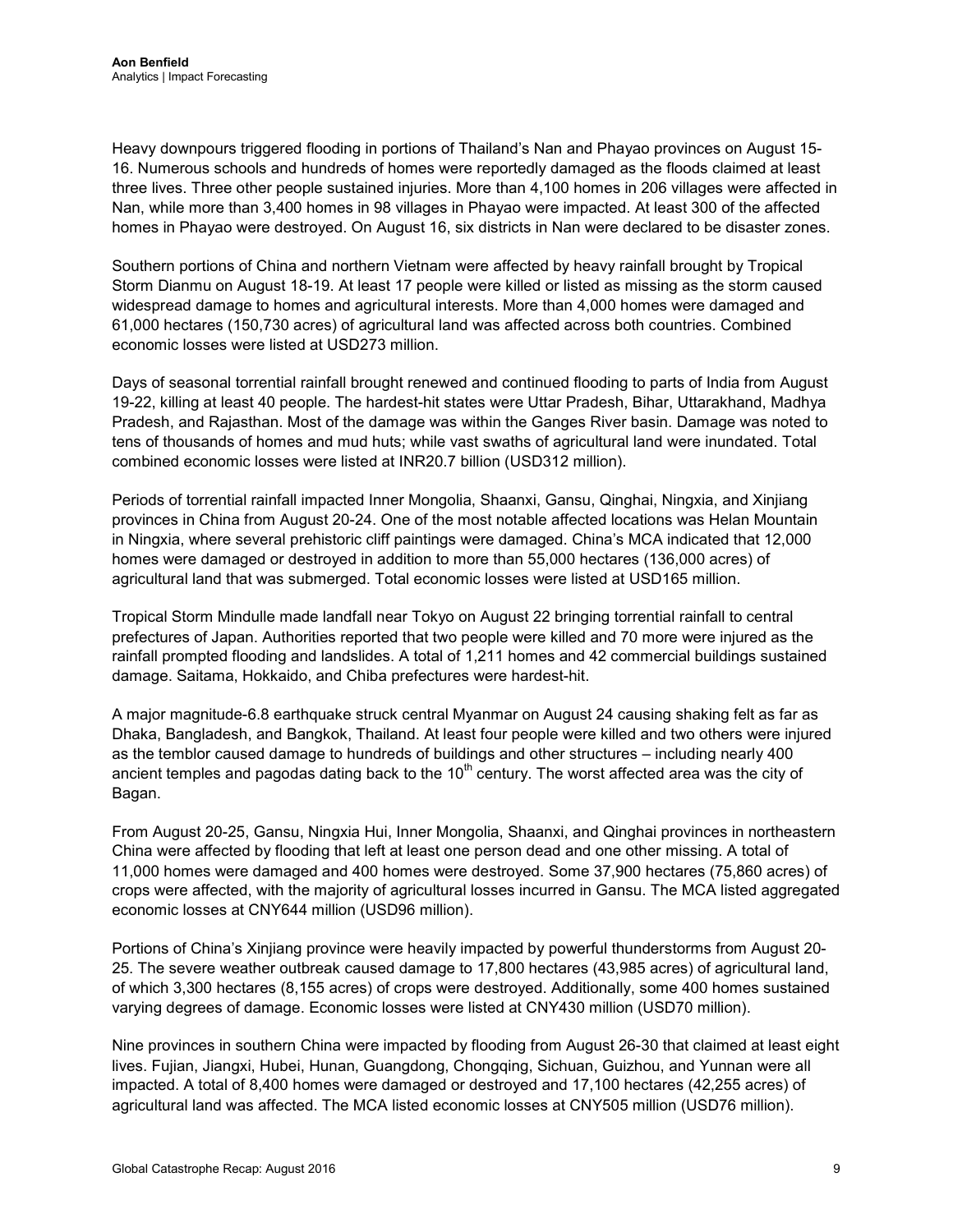Torrential downpours in Pakistan's largest city claimed 10 lives from August 27-28. All of the fatalities occurred in the greater Karachi metro area following 110 millimeters (4.3 inches) of rain in 48 hours. The rain prompted widespread flooding throughout the city as sewer and drainage systems were overwhelmed by the deluge.

Typhoon Lionrock made landfall in Japan on August 30 before impacting portions of South Korea, North Korea, and China through September 1. The torrential rain generated by Lionrock prompted flooding and landslides that claimed at least 17 lives in Japan and 60 in North Korea. Dozens of others were injured or listed as missing. More than 8,100 homes were destroyed and 12,673 were damaged, the majority of which were in North Korea. Additionally, 464,900 hectares (1.1 million acres) of agricultural land was impacted in China including 53,500 hectares (132,200 acres) of crops that were destroyed. Ten thousand hectares (24,710 acres) of arable land was inundated in North Korea. Economic losses in China alone were listed at USD245 million. Losses throughout Japan and North Korea were also expected to reach into the hundreds of millions (USD).

# <span id="page-9-0"></span>Oceania (Australia, New Zealand, South Pacific Islands)

| <b>Date</b> | Event      | Location               | <b>Deaths</b> | Structures/<br><b>Claims</b> | Economic<br>Loss (USD) |
|-------------|------------|------------------------|---------------|------------------------------|------------------------|
| 8/22        | Earthquake | Australia (Queensland) |               | -000.                        | Millions               |

A magnitude-5.8 earthquake struck just off the coast of Bowen, Australia on August 22. The tremor caused minor damage to properties in the state of Queensland, with local agencies reporting more than 1,000 calls for assistance. The Insurance Council of Australia reported that claims totaled AUD2.0 million (USD1.6 million). Total economic losses were higher.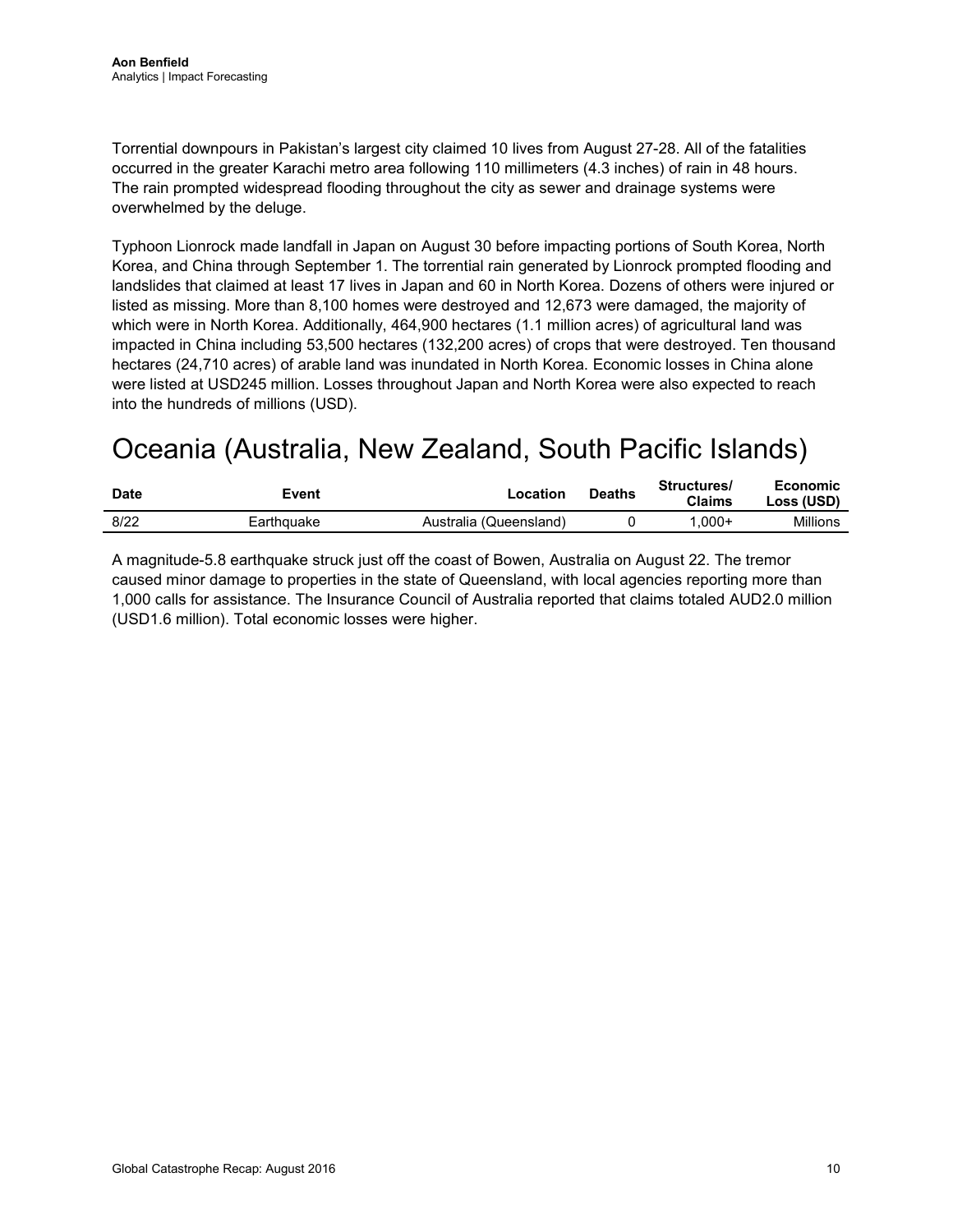# <span id="page-10-0"></span>Appendix

## Updated 2016 Data: January-July

### United States

| Date        | <b>Event</b>          | Location                                 | <b>Deaths</b>  | Structures/<br><b>Claims</b> | <b>Economic</b><br>Loss (USD) |
|-------------|-----------------------|------------------------------------------|----------------|------------------------------|-------------------------------|
| 01/04-01/08 | Flooding              | California                               | 0              | $10,000+$                    | 125+ million                  |
| 01/09       | Severe Weather        | Florida                                  | 0              | $200+$                       | 10+ million                   |
| 01/17       | Severe Weather        | Florida                                  | $\overline{2}$ | $200+$                       | 20+ million                   |
| 01/21-01/24 | Winter Weather        | Mid-Atlantic, Northeast, Southeast       | 58             | $25,000+$                    | $1.0+$ billion                |
| 01/24       | Earthquake            | Alaska                                   | $\pmb{0}$      | Hundreds                     | Unknown                       |
| 01/31-02/01 | Severe Weather        | California                               | 0              | $12.500+$                    | 175+ million                  |
| 02/08-02/09 | <b>Winter Weather</b> | Northeast, Mid-Atlantic                  | 0              | Hundreds                     | 25+ million                   |
| 02/13       | Earthquake            | Oklahoma                                 | 0              | Hundreds                     | Unknown                       |
| 02/13-02/16 | <b>Winter Weather</b> | Northeast, Midwest, Southeast            | 6              | $20,000+$                    | 700+ million                  |
| 02/19-02/20 | Severe Weather        | Midwest                                  | $\pmb{0}$      | $25,000+$                    | 250+ million                  |
| 02/22-02/25 | Severe Weather        | Plains, Midwest, Southeast, Northeast    | 10             | $100,000+$                   | 1.2+ billion                  |
| 02/29-03/01 | Severe Weather        | Plains, Southeast                        | 0              | Hundreds                     | Millions                      |
| 03/04-03/12 | Severe Weather        | Plains, Southeast, Midwest, West         | 6              | $60,000+$                    | $1.5+$ billion                |
| 03/13-03/14 | Severe Weather        | Plains, Midwest, Southeast               | 0              | $10,000+$                    | 175+ million                  |
| 03/13-03/15 | Severe Weather        | West, Midwest, Plains                    | 1              | 17,500+                      | 175+ million                  |
| 03/17-03/18 | Severe Weather        | Plains, Southeast                        | 0              | 135,000+                     | 1.4+ billion                  |
| 03/22-03/25 | Severe Weather        | Rockies, Plains, Southeast, Midwest      | 0              | 175,000+                     | 2.5+ billion                  |
| 03/26-03/27 | Severe Weather        | Midwest, Southeast                       | 0              | $10,000+$                    | 75+ million                   |
| 03/30-04/01 | Severe Weather        | Plains, Southeast, Midwest               | 0              | $20,000+$                    | 200+ million                  |
| 04/02-04/04 | Severe Weather        | Midwest, Mid-Atlantic, Northeast         | 2              | $60,000+$                    | 475+ million                  |
| 04/06-04/07 | Severe Weather        | Southeast, Midwest                       | 0              | Thousands                    | <b>Millions</b>               |
| 04/10-04/13 | Severe Weather        | Plains, Southeast                        | 1              | 350,000+                     | 3.75+ billion                 |
| 04/15-04/19 | Flooding              | Plains, Rockies                          | 9              | $25,000+$                    | $1.0+$ billion                |
| 04/24-04/28 | Severe Weather        | Plains, Midwest, Southeast, Mid-Atlantic | 1              | 110,000+                     | 800+ million                  |
| 04/29-05/03 | Severe Weather        | Plains, Midwest, Southeast, Mid-Atlantic | 6              | 150,000+                     | 1.6+ billion                  |
| 05/07-05/10 | Severe Weather        | Plains, Midwest, Mississippi Valley      | 2              | $90,000+$                    | 900+ million                  |
| 05/10-05/12 | Severe Weather        | Plains, Midwest                          | $\mathsf 0$    | $90,000+$                    | 850+ million                  |
| 05/16-05/17 | Severe Weather        | Texas, Oklahoma                          | 0              | 17,000+                      | 175+ million                  |
| 05/21-05/28 | Severe Weather        | Plains, Midwest                          | 1              | $95,000+$                    | $1.1 + billion$               |
| 05/28-05/30 | <b>TS Bonnie</b>      | Southeast                                | 0              | Hundreds                     | Millions                      |
| 05/29-06/02 | Severe Weather        | Plains                                   | 12             | 25,000+                      | 275+ million                  |
| 06/06-06/07 | Severe Weather        | Colorado                                 | 0              | $15,000+$                    | 175+ million                  |
| 06/06-06/07 | <b>TS Colin</b>       | Florida, Carolinas                       | 0              | Hundreds                     | Millions                      |
| 06/16-06/18 | Severe Weather        | Mid-Atlantic, Southeast, Northeast       | 0              | 20,000+                      | 275+ million                  |
| 06/16-06/18 | Severe Weather        | Plains, Midwest                          | 0              | Thousands                    | 100+ million                  |
| 06/22-06/26 | Severe Weather        | Mid-Atlantic, Midwest                    | 23             | $5,500+$                     | 100s of Millions              |
| 06/23-07/05 | Wildfire              | California                               | $\overline{2}$ | Hundreds                     | 100+ million                  |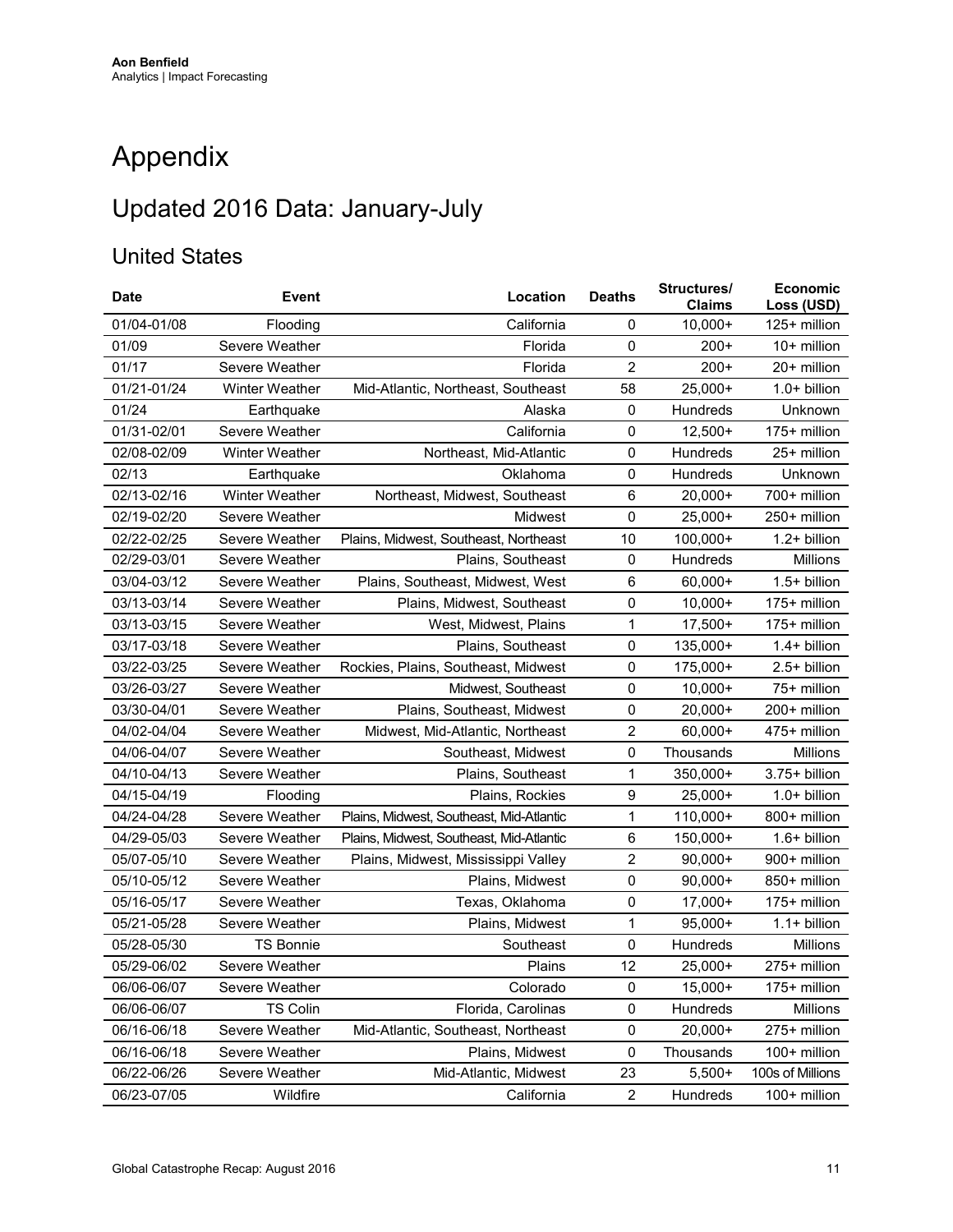| Date        | Event          | Location                                 | <b>Deaths</b> | Structures/<br><b>Claims</b> | <b>Economic</b><br>Loss (USD) |
|-------------|----------------|------------------------------------------|---------------|------------------------------|-------------------------------|
| 06/27-06/29 | Severe Weather | Rockies, Plains                          | 0             | Thousands                    | <b>Millions</b>               |
| 07/04-07/07 | Severe Weather | Plains, Midwest, Mid-Atlantic, Southeast | 0             | $20.000+$                    | $200+$ million                |
| 07/07-07/09 | Severe Weather | Rockies, Midwest, Southeast              | 0             | 40.000+                      | 375+ million                  |
| 07/13-07/15 | Severe Weather | Rockies, Plains, Midwest, Southeast      |               | $50.000+$                    | 450+ million                  |
| 07/20-07/21 | Severe Weather | Midwest                                  | 0             | $10.000+$                    | $140+$ million                |
| 07/22-08/01 | Wildfire       | California                               | ົ             | $140+$                       | 50+ million                   |
| 07/28-07/29 | Severe Weather | Rockies, Plains                          | 0             | 100.000+                     | $1.0+$ billion                |
| 07/30-08/01 | Flooding       | Mid-Atlantic, Northeast                  | າ             | $15.000+$                    | $500+$ million                |

## Remainder of North America (Non-U.S.)

| <b>Date</b> | <b>Event</b>          | Location                  | <b>Deaths</b> | Structures/<br><b>Claims</b> | Economic<br>Loss (USD) |
|-------------|-----------------------|---------------------------|---------------|------------------------------|------------------------|
| 01/01-02/29 | Drought               | Haiti                     | 0             | Unknown                      | 84+ million            |
| 02/23-02/25 | <b>Winter Weather</b> | Canada                    | 0             | Thousands                    | <b>Millions</b>        |
| 02/28       | Flooding              | Haiti                     | 5             | $10,000+$                    | Unknown                |
| 03/09-03/10 | Severe Weather        | Canada                    | 1             | Thousands                    | <b>Millions</b>        |
| 03/13       | Severe Weather        | Canada                    | 0             | Thousands                    | <b>Millions</b>        |
| 03/24-03/25 | <b>Winter Weather</b> | Canada                    | 0             | Thousands                    | $100+$ million         |
| 04/23-04/24 | Flooding              | Haiti                     | 6             | $4,400+$                     | Unknown                |
| 04/27-05/01 | Flooding              | Haiti, Dominican Republic |               | $2,500+$                     | <b>Millions</b>        |
| 05/02-06/01 | Wildfire              | Canada                    | 0             | $20,000+$                    | $5.0+$ billion         |
| 05/07-05/08 | Flooding              | Haiti, Dominican Republic | 5             | $890+$                       | Unknown                |
| 05/26-05/31 | Flooding              | Haiti                     |               | $2,901+$                     | Unknown                |
| 06/09       | Earthquake            | Nicaragua, Honduras       | 0             | $3,200+$                     | Unknown                |
| 06/24-06/25 | Severe Weather        | Canada                    | 0             | Thousands                    | 50+ million            |
| 06/28-06/30 | Severe Weather        | Canada                    | 0             | Thousands                    | 50+ million            |
| 07/08       | Severe Weather        | Canada                    | 0             | Thousands                    | 10s of millions        |
| 07/08-07/11 | Severe Weather        | Canada                    | 0             | Thousands                    | 10s of millions        |
| 07/15-07/16 | Severe Weather        | Canada                    | 0             | Thousands                    | 10s of millions        |
| 07/18-07/20 | Severe Weather        | Canada                    | 0             | Thousands                    | 10s of millions        |
| 07/27       | Severe Weather        | Canada                    | 0             | Thousands                    | 10s of millions        |
| 07/30-08/01 | Severe Weather        | Canada                    | 0             | Thousands                    | 10s of millions        |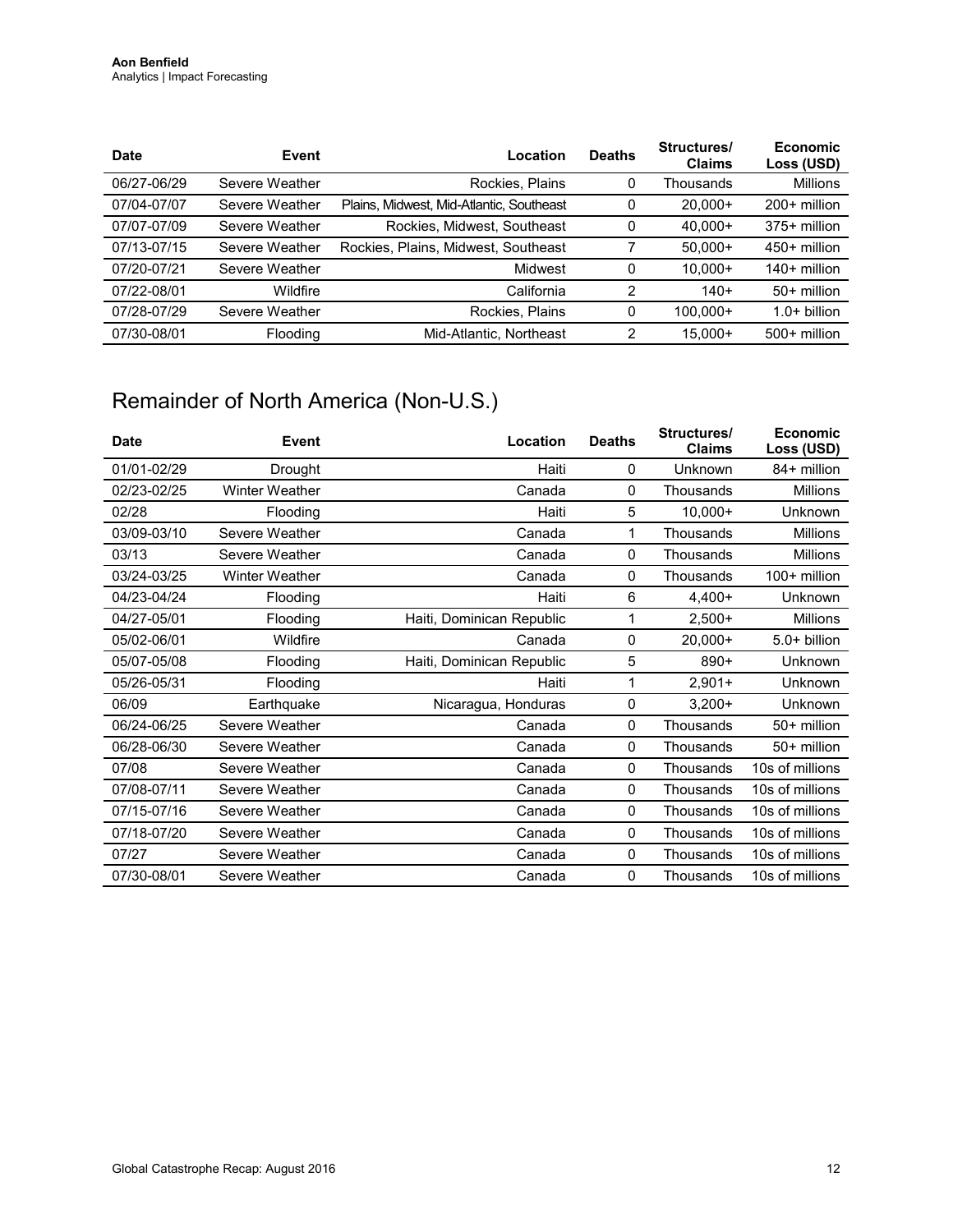#### South America

| <b>Date</b> | Event           | Location           | <b>Deaths</b> | Structures/<br><b>Claims</b> | <b>Economic</b><br>Loss (USD) |
|-------------|-----------------|--------------------|---------------|------------------------------|-------------------------------|
| 01/01-01/25 | Flooding        | Ecuador            | 9             | $2,000+$                     | $10+$ million                 |
| 01/09-01/15 | Flooding        | Brazil             | 3             | $25,000+$                    | $100+$ million                |
| 02/20-02/25 | <b>Flooding</b> | Peru               |               | $2,000+$                     | <b>Millions</b>               |
| 03/10-03/11 | <b>Flooding</b> | Brazil             | 30            | $5,000+$                     | $100+$ million                |
| 04/10-04/14 | <b>Flooding</b> | Argentina, Uruguay | 0             | $7,500+$                     | $1.3+$ billion                |
| 04/15-04/18 | <b>Flooding</b> | Chile              | 12            | $5,000+$                     | $100+$ million                |
| 04/15-04/25 | Severe Weather  | Uruguay            | 10            | $5.000+$                     | 25+ million                   |
| 04/16       | Earthquake      | Ecuador            | 660           | $10.000+$                    | $3.0+$ billion                |
| 05/18       | Earthquake      | Ecuador            |               | <b>Hundreds</b>              | Unknown                       |

## Europe

| <b>Date</b> | <b>Event</b>          | Location                         | <b>Deaths</b> | Structures/<br><b>Claims</b> | <b>Economic</b><br>Loss (USD) |
|-------------|-----------------------|----------------------------------|---------------|------------------------------|-------------------------------|
| 01/01-01/08 | <b>Winter Weather</b> | Central & Northern Europe        | 21            | Unknown                      | Unknown                       |
| 01/12-01/14 | Winter Weather        | Central & Northern Europe        | 3             | <b>Hundreds</b>              | Millions                      |
| 01/25       | Earthquake            | Spain, Morocco                   |               | Hundreds                     | $13+$ million                 |
| 01/29-01/30 | WS Marita             | UK, Scandinavia                  | 0             | Thousands                    | 275+ million                  |
| 02/01-02/02 | WS Norkys             | United Kingdom                   | 0             | Thousands                    | 75+ million                   |
| 02/08       | <b>WS Ruzica</b>      | UK, France, Scandinavia          | 0             | Thousands                    | 275+ million                  |
| 02/27-02/28 | Severe Weather        | Italy                            | 6             | Thousands                    | Millions                      |
| 03/06-03/08 | Flooding              | Serbia, Croatia, Montenegro      | 0             | $2,000+$                     | $100+$ million                |
| 03/09-03/10 | Flooding              | United Kingdom                   | 0             | $1.000+$                     | Millions                      |
| 03/27-03/29 | WS Jeanne             | UK, Scandinavia                  |               | Thousands                    | 300+ million                  |
| 04/08-04/15 | Flooding              | Saudi Arabia, Yemen, Oman        | 47            | Thousands                    | <b>Millions</b>               |
| 04/16-04/22 | Flooding              | Russia                           | 0             | $8,000+$                     | Millions                      |
| 05/26-06/06 | Flooding              | Germany, France, Austria, Poland | 17            | 250,000+                     | $5.5+$ billion                |
| 06/04-06/06 | Severe Weather        | Russia                           | 0             | $2,732+$                     | Unknown                       |
| 06/23-06/24 | Severe Weather        | <b>Netherlands</b>               | 0             | Thousands                    | $1.1 + billion$               |
| 07/22       | Flooding              | Luxembourg                       | 0             | Thousands                    | 50+ million                   |

#### Africa

| <b>Date</b> | Event           | Location        | <b>Deaths</b> | Structures/<br><b>Claims</b> | <b>Economic</b><br>Loss (USD) |
|-------------|-----------------|-----------------|---------------|------------------------------|-------------------------------|
| 01/01-01/10 | Heatwave        | South Africa    | 11            | Unknown                      | <b>Unknown</b>                |
| 01/01-03/01 | Drought         | South Africa    | 0             | Unknown                      | 250+ million                  |
| 01/01-02/01 | <b>Flooding</b> | Burundi         | 52            | $5,100+$                     | $13+$ million                 |
| 01/01-03/01 | Drought         | Zimbabwe        | 0             | Unknown                      | $1.6+$ billion                |
| 02/29       | <b>Flooding</b> | Angola          | 54            | Thousands                    | Unknown                       |
| 03/06-03/09 | Flooding        | Angola          | 6             | $551+$                       | Unknown                       |
| 03/10       | <b>Flooding</b> | Kenya           | 3             | $1,000+$                     | Unknown                       |
| 04/02-04/07 | <b>Flooding</b> | Ethiopia        | 28            | $1,000+$                     | Unknown                       |
| 04/06-04/11 | Flooding        | Somalia, Malawi | 19            | $10,000+$                    | <b>Millions</b>               |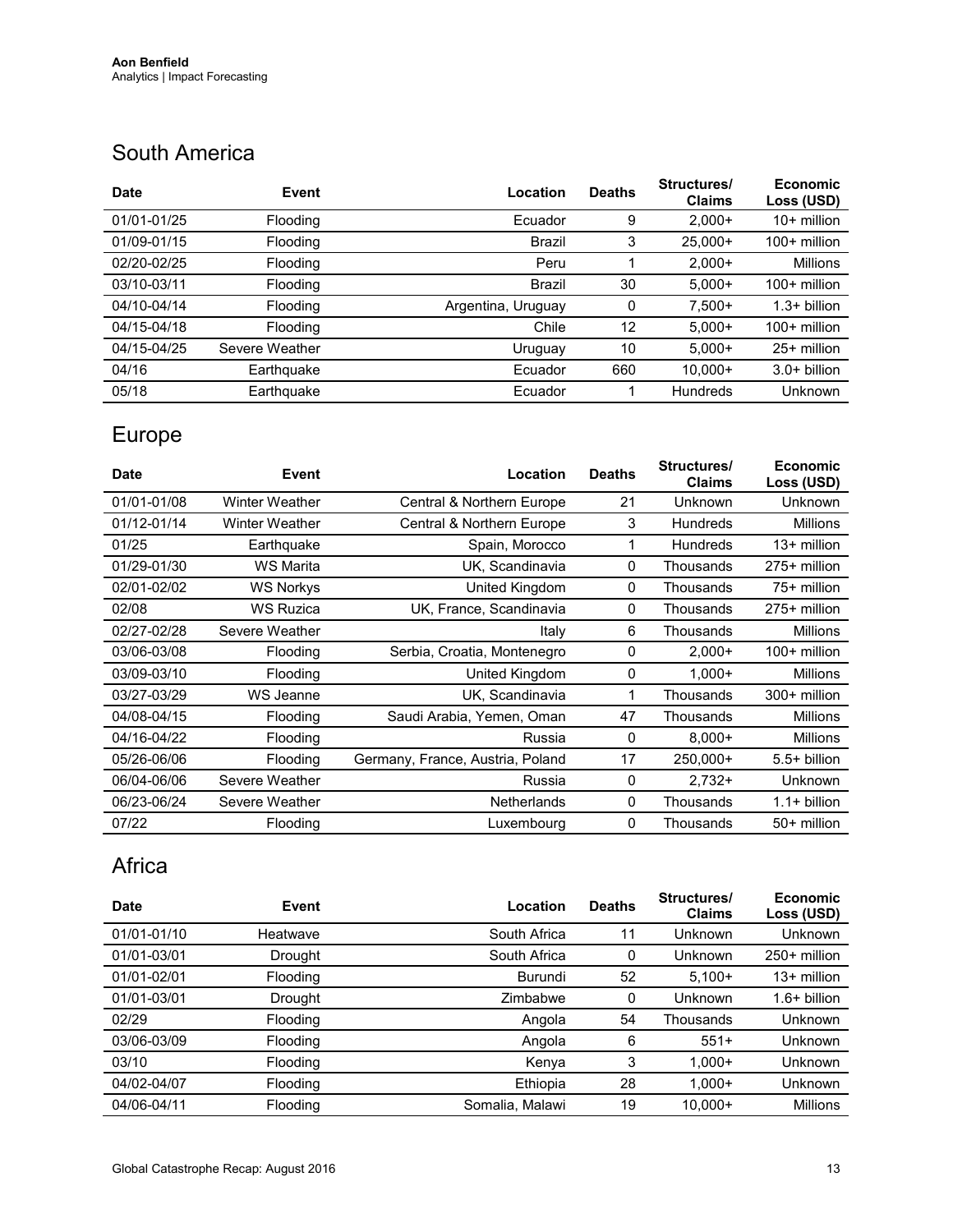| <b>Date</b> | Event           | Location           | <b>Deaths</b> | Structures/<br><b>Claims</b> | <b>Economic</b><br>Loss (USD) |
|-------------|-----------------|--------------------|---------------|------------------------------|-------------------------------|
| 04/13-04/17 | Flooding        | Uganda             | 0             | $5.000+$                     | $2.7+$ million                |
| 04/16-04/22 | Flooding        | Angola             | 19            | $2,500+$                     | Unknown                       |
| 04/29-05/02 | Flooding        | Kenya              | 39            | $2.000+$                     | <b>Unknown</b>                |
| 05/07-05/08 | Landslide       | Rwanda             | 50            | $500+$                       | Unknown                       |
| 05/09       | Landslide       | Ethiopia           | 100           | Unknown                      | Unknown                       |
| 06/13       | Flooding        | Ghana              | 10            | Unknown                      | Unknown                       |
| 06/01-07/31 | Flooding        | Niger              | 14            | $2.000+$                     | <b>Unknown</b>                |
| 07/12-08/09 | Flooding        | Mali. Burkina Faso | 26            | $9.900+$                     | <b>Unknown</b>                |
| 07/13-07/15 | <b>Flooding</b> | Sudan              | 13            | $2.000+$                     | Unknown                       |
| 07/27       | Severe Weather  | South Africa       |               | Thousands                    | 250+ million                  |

#### Asia

| <b>Date</b>   | <b>Event</b>   | Location                              | <b>Deaths</b>  | Structures/<br><b>Claims</b> | Economic<br>Loss (USD) |
|---------------|----------------|---------------------------------------|----------------|------------------------------|------------------------|
| 01/01-06/30   | Drought        | India                                 | 0              | Unknown                      | 5.0+ billion           |
| 01/01-06/30   | Drought        | Vietnam                               | 0              | Unknown                      | 675+ million           |
| 01/01-06/30   | Drought        | Thailand                              | $\mathbf 0$    | Unknown                      | 285+ million           |
| 01/03         | Earthquake     | India                                 | 22             | $1,000+$                     | 75+ million            |
| 01/21         | Earthquake     | China                                 | $\mathbf 0$    | $2,200+$                     | 15+ million            |
| 01/20-01/26   | Winter Weather | China, Taiwan, Korea, Japan, Thailand | 116            | 25,000+                      | 2.0+ billion           |
| 01/26-01/29   | Flooding       | China                                 | 11             | $1,000+$                     | 20+ million            |
| 02/03         | Winter Weather | India                                 | 10             | Unknown                      | Unknown                |
| 02/05-02/09   | Flooding       | Indonesia                             | $\,6\,$        | $4,000+$                     | <b>Millions</b>        |
| 02/06         | Earthquake     | Taiwan                                | 117            | Thousands                    | 750+ million           |
| 02/18-02/19   | Severe Weather | China                                 | $\pmb{0}$      | $1,600+$                     | 62+ million            |
| 02/19-02/24   | Flooding       | Indonesia, Malaysia                   | 1              | $7,200+$                     | Millions               |
| 02/21-02/26   | Winter Weather | China                                 | 0              | $1,000+$                     | 15+ million            |
| 03/03-03/09   | Severe Weather | China                                 | $\pmb{0}$      | $4,000+$                     | 315+ million           |
| 03/07-03/08   | Flooding       | Indonesia                             | $\,6$          | $3,500+$                     | Unknown                |
| 03/07-03/11   | Winter Weather | China                                 | 0              | $1,000+$                     | 140+ million           |
| 03/09         | Severe Weather | United Arab Emirates, Oman            | 0              | $10,000+$                    | 500+ million           |
| 03/09-03/29   | Flooding       | Pakistan                              | 141            | $1,058+$                     | Millions               |
| 03/13         | Flooding       | Indonesia                             | 5              | $5,900+$                     | Unknown                |
| 03/19-03/22   | Severe Weather | China                                 | 13             | 82,000+                      | 170+ million           |
| 03/25-03/28   | Severe Weather | China                                 | $\pmb{0}$      | $2,000+$                     | 77+ million            |
| 03/26-03/29   | Winter Weather | China                                 | $\mathbf 0$    | Unknown                      | 146+ million           |
| 04/01-04/08   | Flooding       | China                                 | 10             | $30,000+$                    | 45+ million            |
| 04/01-04/30   | Heatwave       | India                                 | 300            | Unknown                      | Unknown                |
| 04/02-04/08   | Flooding       | Pakistan, Afghanistan                 | 152            | $5,000+$                     | Millions               |
| 04/10-04/12   | Severe Weather | China                                 | 8              | $22,000+$                    | 130+ million           |
| 04/13         | Earthquake     | Myanmar, Bangladesh, India            | $\overline{2}$ | Hundreds                     | Unknown                |
| 04/14 & 04/16 | Earthquake     | Japan                                 | 95             | 260,000+                     | 30+ billion            |
| 04/16-04/17   | Flooding       | Afghanistan                           | 31             | Unknown                      | Unknown                |
| 04/20-04/28   | Flooding       | China                                 | 20             | 16,000+                      | 97+ million            |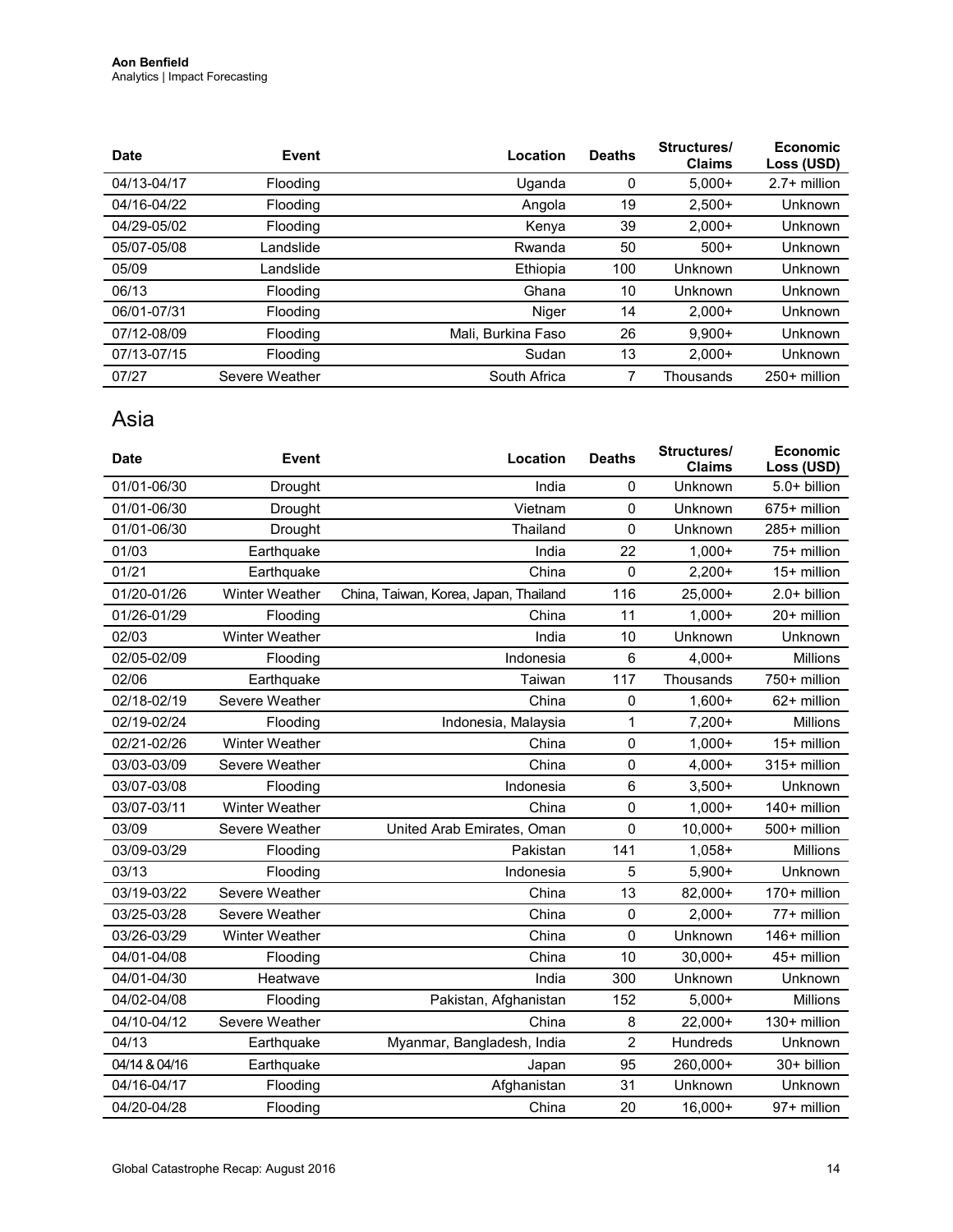| <b>Date</b> | <b>Event</b>        | Location                   | <b>Deaths</b> | Structures/<br><b>Claims</b> | Economic<br>Loss (USD) |
|-------------|---------------------|----------------------------|---------------|------------------------------|------------------------|
| 04/21-04/23 | Severe Weather      | Myanmar                    | 8             | 10,000+                      | Millions               |
| 04/22-04/25 | Flooding            | India                      | 18            | Thousands                    | 150+ million           |
| 04/24-04/27 | Severe Weather      | China                      | $\pmb{0}$     | $2,000+$                     | 216+ million           |
| 02/01-05/02 | Wildfires           | India, Nepal               | 18            | Unknown                      | Unknown                |
| 04/28-05/03 | Flooding            | China                      | 3             | $6,000+$                     | 31+ million            |
| 04/29-05/03 | Severe Weather      | Myanmar                    | 18            | 17,584+                      | 2.6+ million           |
| 05/01-05/05 | Severe Weather      | China                      | 4             | $31,500+$                    | 115+ million           |
| 05/04-05/11 | Flooding            | China                      | 66            | 79,200+                      | 820+ million           |
| 05/09-05/12 | Flooding            | Tajikistan, Afghanistan    | 10            | $2,550+$                     | Unknown                |
| 05/12-05/14 | Severe Weather      | Bangladesh, India, Myanmar | 67            | Unknown                      | Unknown                |
| 05/13-05/16 | Flooding            | China                      | $\mathbf 0$   | 2,900                        | 200+ million           |
| 05/14-05/15 | Severe Weather      | China                      | 1             | 1,300                        | 93+ million            |
| 05/14-05/21 | CY Roanu            | Sri Lanka, Southern Asia   | 135           | 125,000+                     | 1.7+ billion           |
| 05/18-05/21 | Flooding            | China                      | 12            | $14,700+$                    | 447+ million           |
| 05/19       | Severe Weather      | China                      | $\mathbf 0$   | Unknown                      | 91+ million            |
| 05/22       | Landslide           | India                      | 10            | Unknown                      | Unknown                |
| 05/22       | Landslide           | Yemen                      | 20            | Unknown                      | Unknown                |
| 05/22       | Earthquake          | China                      | $\pmb{0}$     | 46,166+                      | Unknown                |
| 05/22-05/23 | Winter Weather      | China                      | 0             | Unknown                      | 61+ million            |
| 05/21-05/29 | Flooding            | China                      | 17            | Hundreds                     | 69+ million            |
| 05/24-05/30 | Severe Weather      | China                      | 0             | $5,000+$                     | 354+ million           |
| 05/31-06/02 | Flooding            | China                      | 6             | 12,800+                      | 403+ million           |
| 06/01       | Severe Weather      | Pakistan                   | 15            | Unknown                      | Unknown                |
| 06/02-6/08  | Severe Weather      | China                      | 12            | $50,000+$                    | 768+ million           |
| 06/04-06/07 | Flooding            | China                      | $\pmb{0}$     | Thousands                    | 213+ million           |
| 06/06-06/16 | Severe Weather      | China                      | 7             | $32,100+$                    | 822+ million           |
| 06/08-06/11 | Flooding            | Myanmar                    | 12            | $4,500+$                     | Unknown                |
| 06/09-06/16 | Flooding            | China                      | 25            | 84,800+                      | 664+ million           |
| 06/12       | Severe Weather      | India                      | 11            | Unknown                      | Unknown                |
| 06/16-06/23 | Severe Weather      | China                      | 102           | 25,000+                      | 500+ million           |
| 06/17-06/21 | Flooding            | Indonesia                  | 62            | $2,000+$                     | 25+ million            |
| 06/18-06/23 | Flooding            | China                      | 68            | 55,000+                      | 2.3+ billion           |
| 06/20-06/21 | Severe Weather      | India                      | 93            | Unknown                      | Unknown                |
| 06/20-06/21 | Flooding            | Japan                      | 7             | $2,000+$                     | Millions               |
| 06/23-06/30 | Flooding            | China                      | 34            | 50,000+                      | 675+ million           |
| 06/25-07/01 | Flooding            | India                      | 55            | Thousands                    | Millions               |
| 06/26-06/29 | Severe Weather      | China                      | 1             | $2,000+$                     | 165+ million           |
| 06/30-07/01 | Flooding            | Indonesia                  | $\mathbf 0$   | 14,109+                      | Unknown                |
| 05/01-08/01 | Flooding            | China                      | $475+$        | 500,000+                     | 28+ billion            |
| 06/30-07/05 | Flooding            | Nepal                      | 25            | 172                          | Unknown                |
| 07/01-07/03 | Severe Weather      | China                      | 0             | 0                            | 117+ million           |
| 07/01-07/06 | Flooding            | India                      | 62            | Unknown                      | Unknown                |
| 07/02-07/03 | Flooding            | Pakistan                   | 46            | $100+$                       | Unknown                |
| 07/08-07/09 | <b>STY Nepartak</b> | Philippines, Taiwan, China | 111           | 38,000+                      | 1.5+ billion           |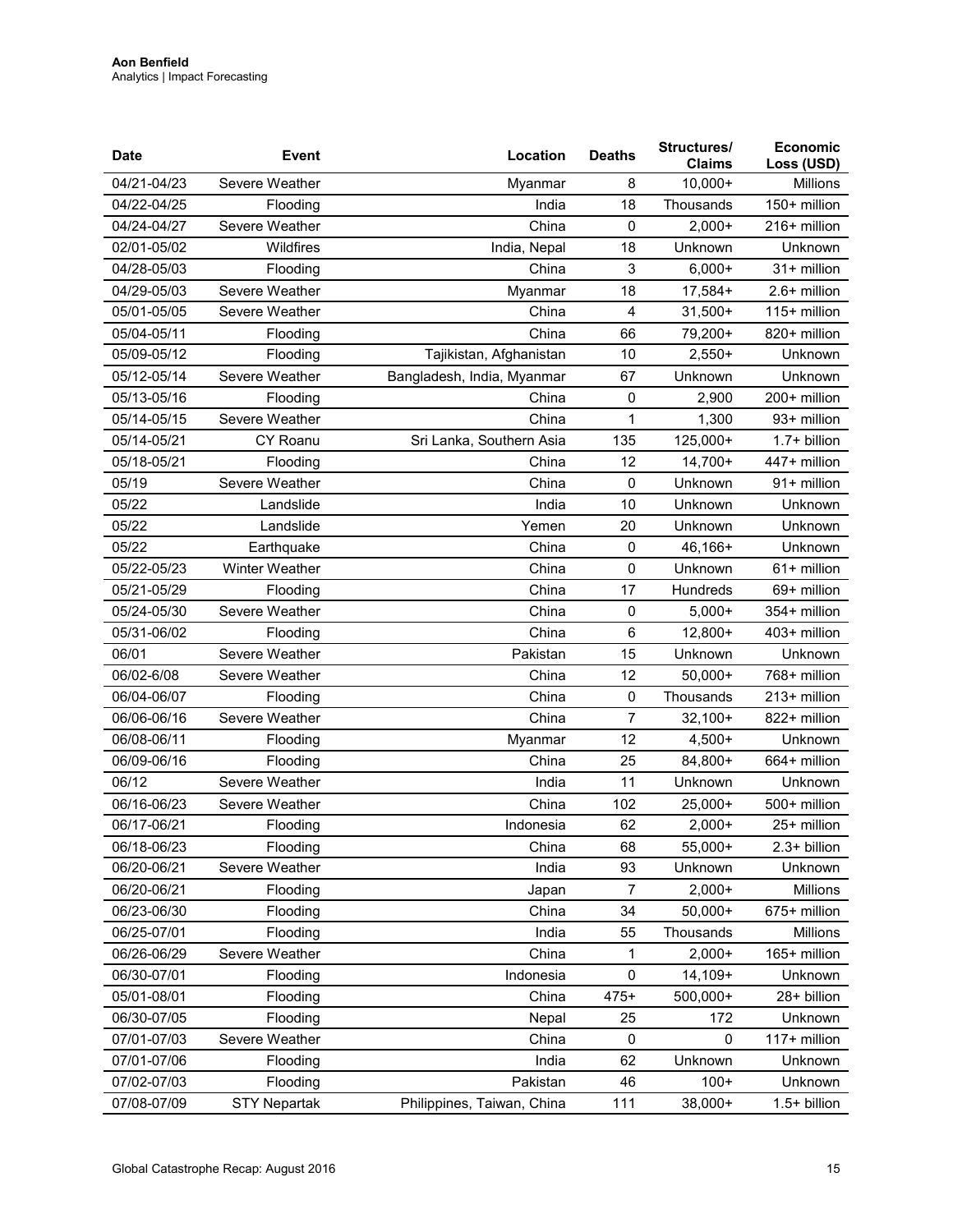| <b>Date</b> | Event             | Location       | <b>Deaths</b> | Structures/<br><b>Claims</b> | <b>Economic</b><br>Loss (USD) |
|-------------|-------------------|----------------|---------------|------------------------------|-------------------------------|
| 07/08-07/11 | Severe Weather    | China          | 4             | $5.700+$                     | $41+$ million                 |
| 07/09-07/17 | Flooding          | India          | 44            | 19.600+                      | Unknown                       |
| 07/16-07/24 | Flooding          | China          | $289+$        | $300.000+$                   | $5.0+$ billion                |
| 07/19       | Flooding          | Afghanistan    | 17            | Unknown                      | Unknown                       |
| 07/21-07/27 | Flooding          | Nepal          | $122+$        | 4,782                        | Unknown                       |
| 07/22-07/24 | Flooding          | North Korea    | 14            | 246                          | <b>Unknown</b>                |
| 07/24       | Flooding          | Indonesia      | 4             | $2.600+$                     | Unknown                       |
| 07/24       | Severe Weather    | China          | 4             | $9.700+$                     | 50+ million                   |
| 07/24-07/29 | Flooding          | China          | 14            | 24.500                       | 91 million                    |
| 07/27-07/28 | <b>TS Mirinae</b> | China, Vietnam | 5             | $2.000+$                     | 20+ million                   |
| 07/28-07/31 | Flooding          | China          | 4             | 7.000                        | 91 million                    |

#### Oceania (Australia, New Zealand, South Pacific Islands)

| Date        | Event           | Location                               | <b>Deaths</b> | Structures/<br><b>Claims</b> | Economic<br>Loss (USD) |
|-------------|-----------------|----------------------------------------|---------------|------------------------------|------------------------|
| 01/03-01/05 | <b>Flooding</b> | Australia (NSW)                        | 0             | Hundreds                     | Millions               |
| 01/06-01/13 | <b>Bushfire</b> | Australia (WA)                         | 2             | $1,358+$                     | 100+ million           |
| 01/14       | Severe Weather  | Australia (NSW)                        |               | $2.000+$                     | 25+ million            |
| 02/14       | Earthquake      | New Zealand                            | 0             | $7,165+$                     | Millions+              |
| 02/16-02/22 | TC Winston      | Fiji, Tonga                            | 44            | $46.000+$                    | $1.0+$ billion         |
| 03/23-03/24 | Flooding        | New Zealand                            |               | $2.000+$                     | 25+ million            |
| 04/04-04/07 | CY Zena         | Fiji                                   | 2             | $1.000 +$                    | <b>Millions</b>        |
| 06/04-06/06 | Severe Weather  | Australia                              | 4             | $45.522+$                    | 450+ million           |
| 07/16-07/17 | Severe Weather  | Australia (South Australia & Victoria) | Ω             | Thousands                    | 15+ million            |

#### Additional Report Details

TD = Tropical Depression, TS = Tropical Storm, HU = Hurricane, TY = Typhoon, STY = Super Typhoon, CY = Cyclone

Fatality estimates as reported by public news media sources and official government agencies.

Structures defined as any building – including barns, outbuildings, mobile homes, single or multiple family dwellings, and commercial facilities – that is damaged or destroyed by winds, earthquakes, hail, flood, tornadoes, hurricanes or any other naturaloccurring phenomenon. Claims defined as the number of claims (which could be a combination of homeowners, commercial, auto and others) reported by various public and private insurance entities through press releases or various public media outlets.

Damage estimates are obtained from various public media sources, including news websites, publications from insurance companies, financial institution press releases and official government agencies. Damage estimates are obtained from various public media sources, including news websites, publications from insurance companies, financial institution press releases and official government agencies. Economic loss totals include any available insured loss estimates, which can be found in the corresponding event text.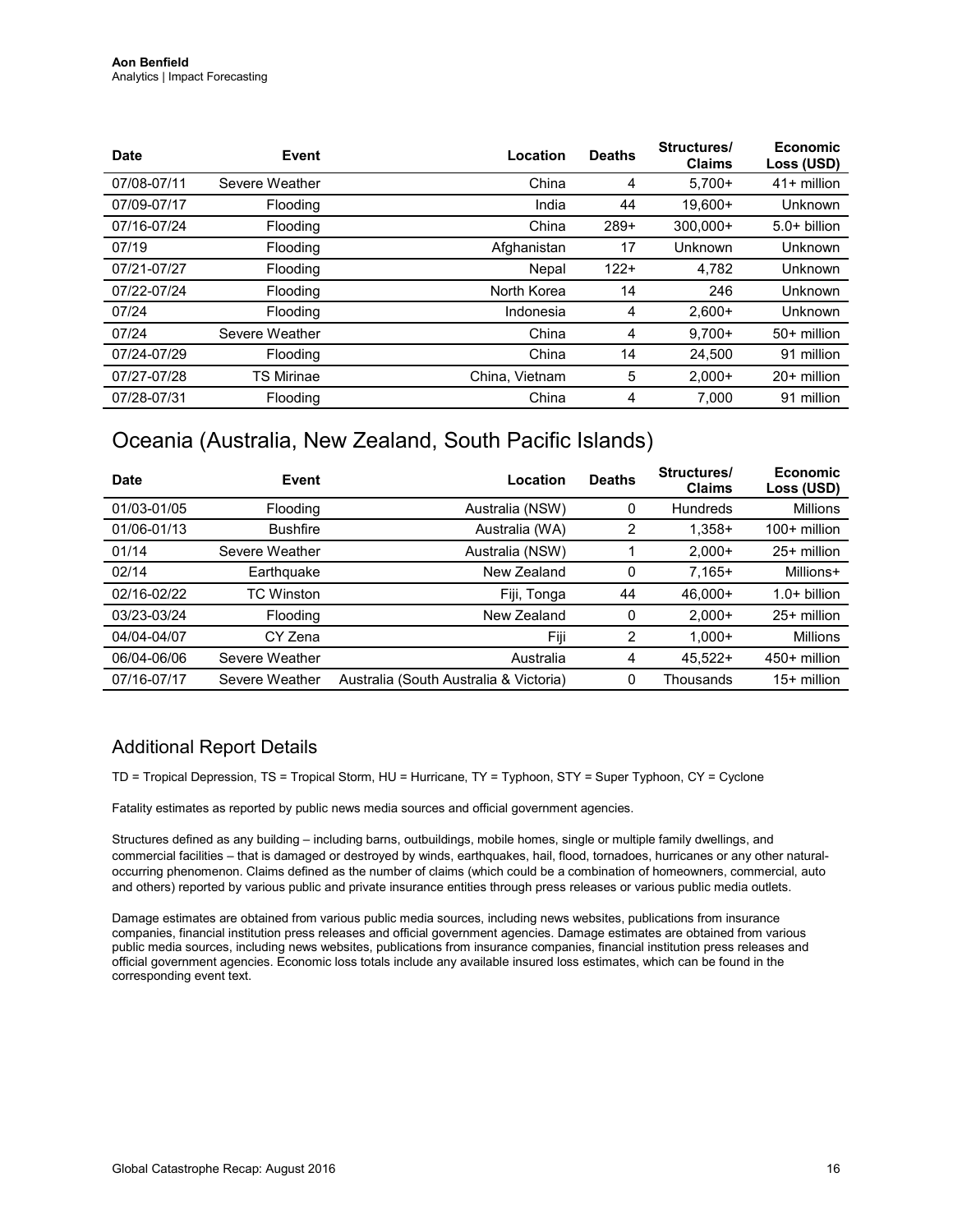## <span id="page-16-0"></span>Contact Information

#### **Adam Podlaha**

Head of Impact Forecasting Aon Benfield Analytics Impact Forecasting +44 (0) 20 7522 3820 [adam.podlaha@aonbenfield.com](mailto:adam.podlaha@aonbenfield.com)

#### **Steve Bowen**

Director / Meteorologist Aon Benfield Analytics Impact Forecasting +1.312.381.5883 [steven.bowen@aonbenfield.com](mailto:steven.bowen@aonbenfield.com)

#### **Claire Darbinyan**

Senior Analyst / Meteorologist Aon Benfield Analytics Impact Forecasting +65.6645.0110 [claire.darbinyan@aonbenfield.com](mailto:claire.darbinyan@aonbenfield.com)